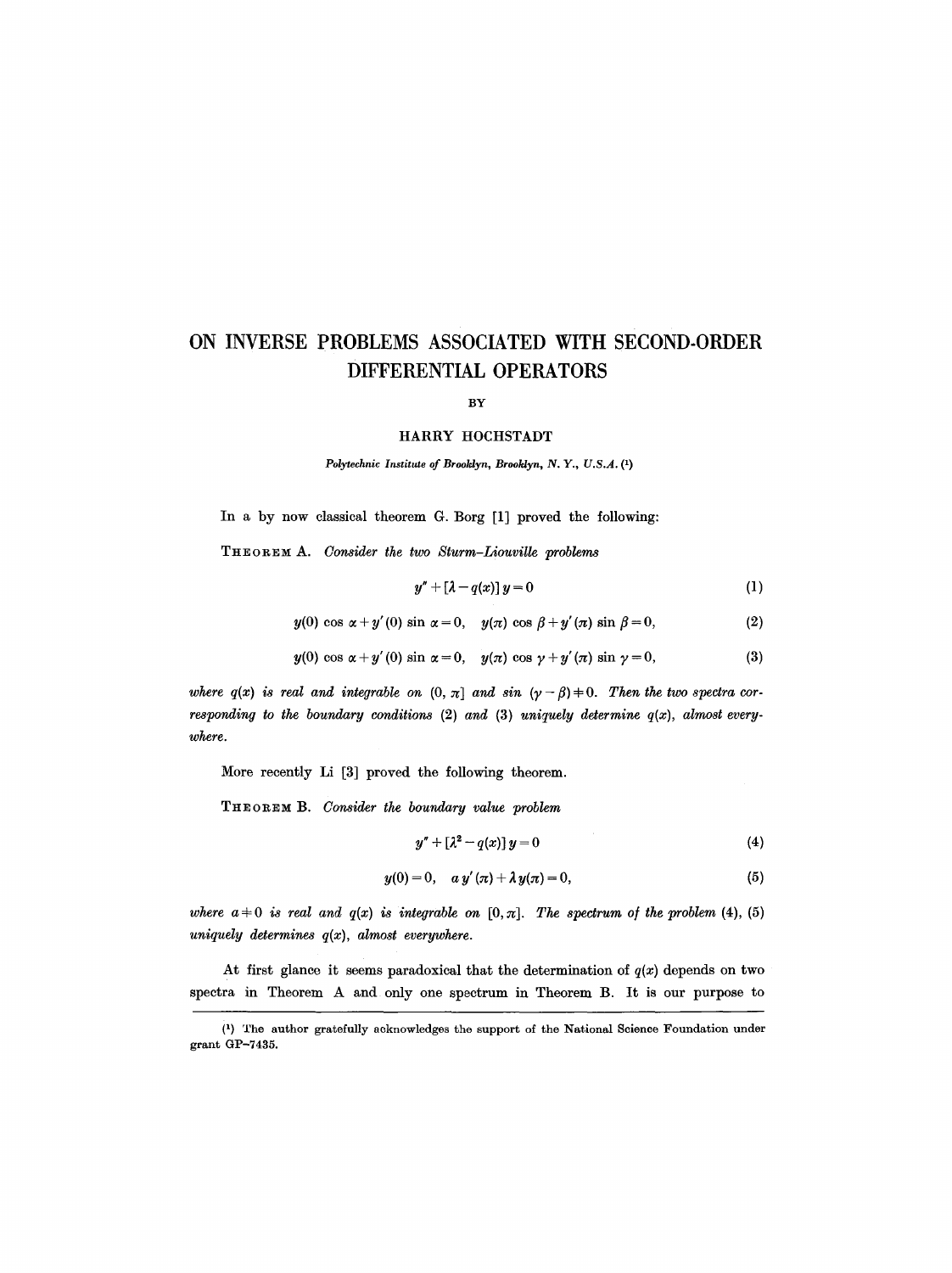discuss the relationship between these two theorems, to generalize Theorem B, and to investigate the expansion theorems associated with the operator in Theorem B.

Borg's proof of Theorem A is quite long and a much simpler proof has since been given by N. Levinson [2]. Li's proof of Theorem B is different from either of these and is related to techniques developed in the quantum theory of scattering. Furthermore, in a key step he refers to a result that has appeared only in the Chinese literature.

Although Borg's method is quite involved one can provide a rather simple heuristic argument based on it. For the sake of simplicity let  $\alpha = \beta = 0$ , and  $\gamma = \pi/2$  in (2) and (3). Then the asymptotic forms of the solutions of (1), (2) are  $y_n \approx \sin nx$  and those of (1), (3) are  $y_n \approx \sin(n+\frac{1}{2})x$ . Suppose that

$$
u'' + [\lambda - p(x)]u = 0 \tag{a}
$$

has the same spectra as (1) corresponding to the boundary conditions (2) and (3) respectively. Then, using (1) and (a) one finds

$$
\int_0^{\pi} (p-q) y_n u_n dx = 0
$$

for all eigenfunctions. Using their asymptotic form one finds that

$$
\int_0^{\pi} (p-q) \sin^2 nx \, dx = 0, \quad n = 1, 2, \ldots
$$

and 
$$
\int_0^{\pi} (p-q) \sin^2 (n+\frac{1}{2}) x dx = 0, \quad n=1, 2, ...
$$

from which if follows that

$$
\int_0^{\pi} (p-q) \cos nx \, dx = 0, \quad n = 0, 1, 2, ...
$$

so that  $p-q=0$ , almost everywhere.

The eigenvalues of (4), (5) have the asymptotic form

$$
\lambda_n = n - \frac{1}{\pi} \tan^{-1} a + O\left(\frac{1}{n}\right),
$$

where  $n=0, \pm 1, \pm 2, \ldots$ . Note that the spectrum, in this case, stretches from  $-\infty$ to  $+\infty$ , whereas the Sturm-Liouville operators are semibounded. The eigenfunctions have the asymptotic form  $y_n=\sin(n-(1/\pi)\tan^{-1} a)$ . Again using (7) we have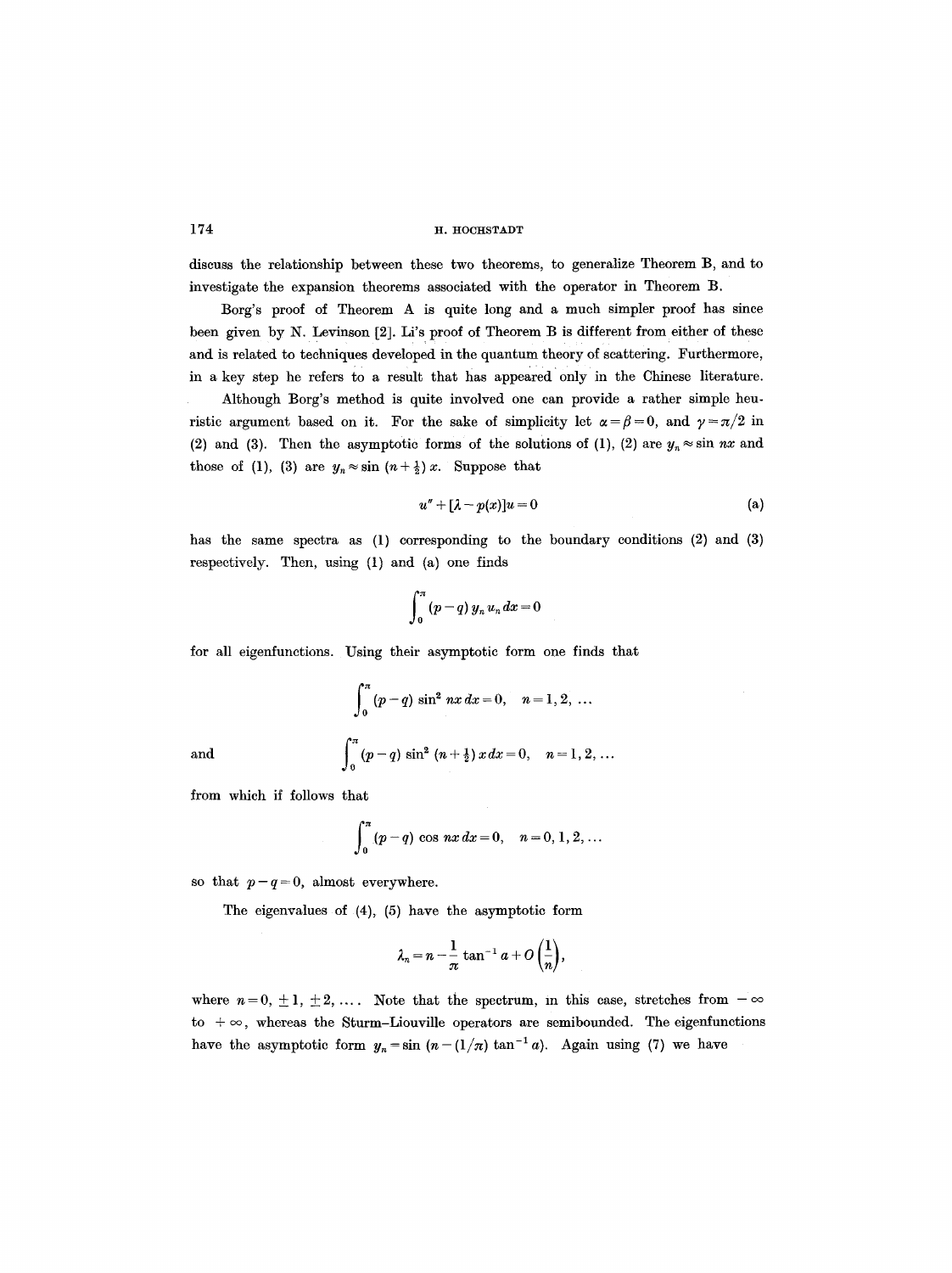$$
\int_0^{\pi} (p-q) \sin^2 \left(n - \frac{1}{\pi} \tan^{-1} a\right) dx = 0
$$

from which one can show that

$$
\int_0^{\pi} (p-q) \cos \left(2 n - \frac{2}{\pi} \tan^{-1} a\right) dx = 0, n = 0, \pm 1, \pm 2, \ldots
$$

The above leads to

$$
\int_0^{\pi} (p-q) \cos \left(2 n \pm \frac{2}{\pi} \tan^{-1} a\right) dx = 0, n = 0, 1, 2, ...
$$

from which we have again  $p-q=0$  almost everywhere.

The proofs in the literature do not indicate how Theorems A and B are related and their relationship will be discussed in the sequel. A simpler proof of Theorem B will be given, using the method of [2], and also a number of generalizations will be proved. In a second part of this paper the expansion theorems associated with (4), (5) will be discussed fully.

## **Part I**

Let  $\lambda = \sigma + i\tau$ , and define two solutions of (4) by the initial conditions

$$
y_1(0) = 1, y'_1(0) = 0
$$
  
\n $y_2(0) = 0, y'_2(0) = 1.$  (6)

It is well known that  $y_1(\pi,\lambda)$  and  $y_2(\pi,\lambda)$  are entire functions of order 1, in terms of  $\lambda$ . As a matter of fact, they are entire functions of order  $\frac{1}{2}$  in terms of  $\lambda^2$ . This follows from expansions of the type (55). Detailed proofs may be found in the treatise by Titchmarsh [4]. We denote the eigenvalues corresponding to the boundary conditions

$$
y(0) = 0, \quad y(\pi) = 0
$$

by  $\{\zeta_n\}$ , and those corresponding to

$$
y(0)=0, \quad y'(\pi)=0
$$

by  ${*z*'_n}.$  Then  $\qquad \qquad \qquad$ 

$$
y_2(\pi,\lambda)=k_1\prod_{n=0}^{\infty}\left(1-\frac{\lambda^2}{\zeta_n}\right) \hspace{1cm} (7)
$$

$$
y_2'(\pi,\lambda)=k_2\prod_{n=1}^{\infty}\left(1-\frac{\lambda^2}{\zeta_n'}\right).
$$
 (8)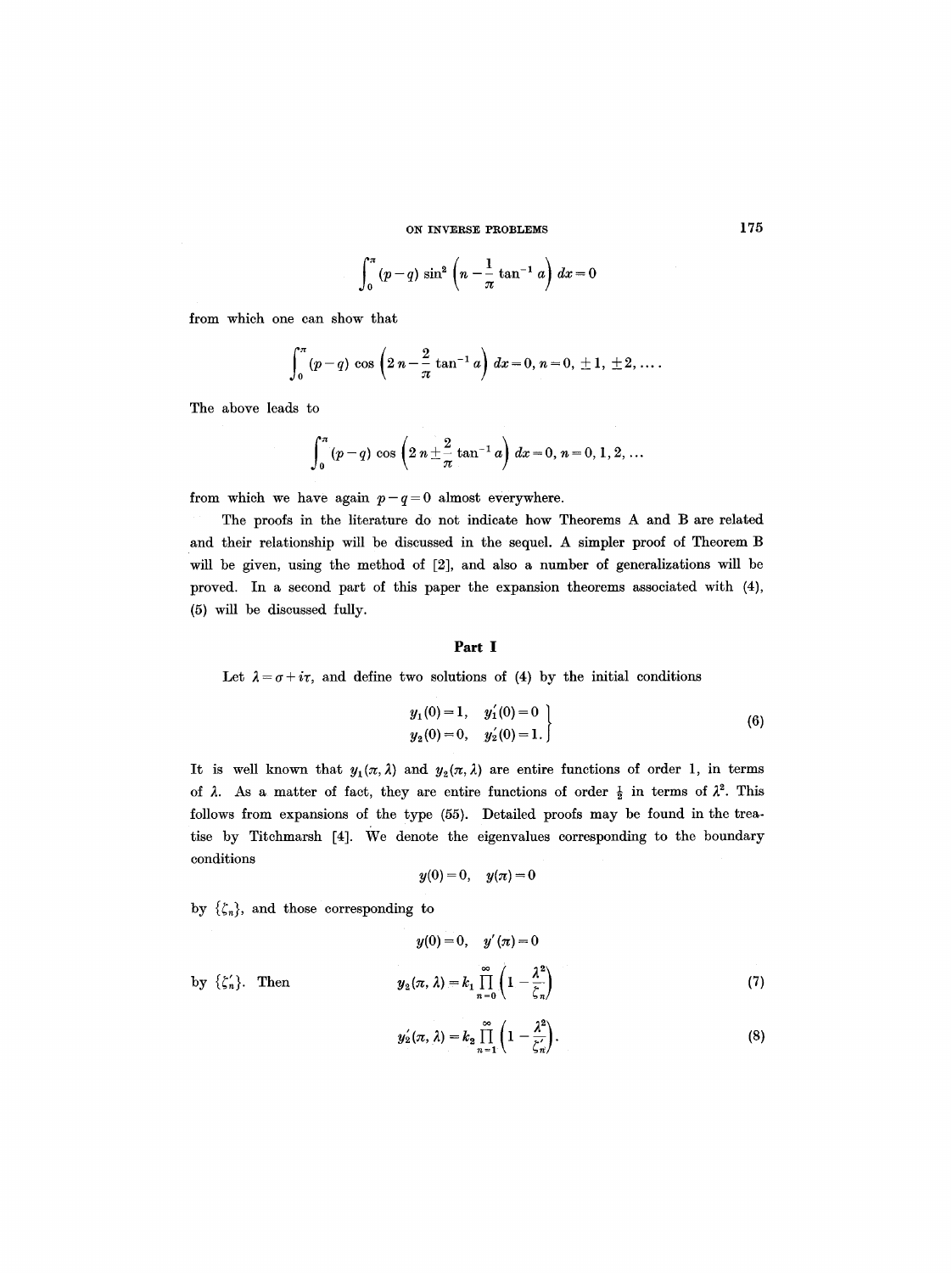It is also well known that for large  $n$ 

$$
\zeta_n \approx n^2 \tag{9}
$$

$$
\zeta_n' \approx (n+\tfrac{1}{2})^2. \tag{10}
$$

Now we let

$$
\omega(\lambda) = ak_2 \prod_{n=1}^{\infty} \left(1 - \frac{\lambda^2}{\zeta_n}\right) + \lambda k_1 \prod_{n=0}^{\infty} \left(1 - \frac{\lambda^2}{\zeta_n}\right).
$$
 (11)

The zeros of  $\omega(\lambda)$  represent the eigenvalues of problem (4), (5).  $\omega(\lambda)$  is an entire function of  $\lambda$  of order 1. No general theorem will guarantee the existence of zeros. But if we recall that, according to standard oscillation theorems, the sets  $\{\zeta_n\}$  and  $\{\zeta_n'\}$  interlace we observe from (11) that for large n  $\omega(\lambda)$  has precisely one zero between  $\sqrt{\zeta'_n}$  and  $\sqrt{\zeta'_{n+1}}$ . A more precise analysis carried out in part II shows that all zeros of  $\omega(\lambda)$  are real, simple and asymptotically

$$
\lambda_n = n - \frac{1}{\pi} \tan^{-1} a + \frac{1}{2 n} \int_0^{\pi} q dx + o\left(\frac{1}{n}\right), \tag{12}
$$

where  $n=0, \pm 1, \pm 2, \ldots$ . Note that the zeros accumulate both at  $+\infty$  as well as  $-\infty$ .

The following asymptotic estimates are well.known [2], [3], [4].

$$
y_2 = \frac{\sin \lambda x}{\lambda} + O\left(\frac{e^{|\tau|x|}}{\lambda^2}\right)
$$
  
\n
$$
y_2' = \cos \lambda x + O\left(\frac{e^{|\tau|x|}}{\lambda}\right)
$$
  
\n
$$
y_1(x) = \cos \lambda x + O\left(\frac{e^{|\tau|x|}}{\lambda}\right)
$$
  
\n
$$
y_1'(x) = -\lambda \sin \lambda x + O(e^{|\tau|x|}).
$$
\n(13)

Consider a second problem of type (4), (5).

$$
u'' + \left[\lambda^2 - p(x)\right]u = 0\tag{14}
$$

$$
u(0) = 0, \quad au'(\pi) + \lambda u(\pi) = 0, \tag{15}
$$

and we suppose that the eigenvalues of (14), (15) coincide with those of (4), (5). We now define a third solution of (4) using the initial conditions

$$
y_3(\pi) = -a, \quad y_3'(\pi) = \lambda. \tag{16}
$$

Similarly we define  $u_1, u_2, u_3$  as in (6) and (16). Then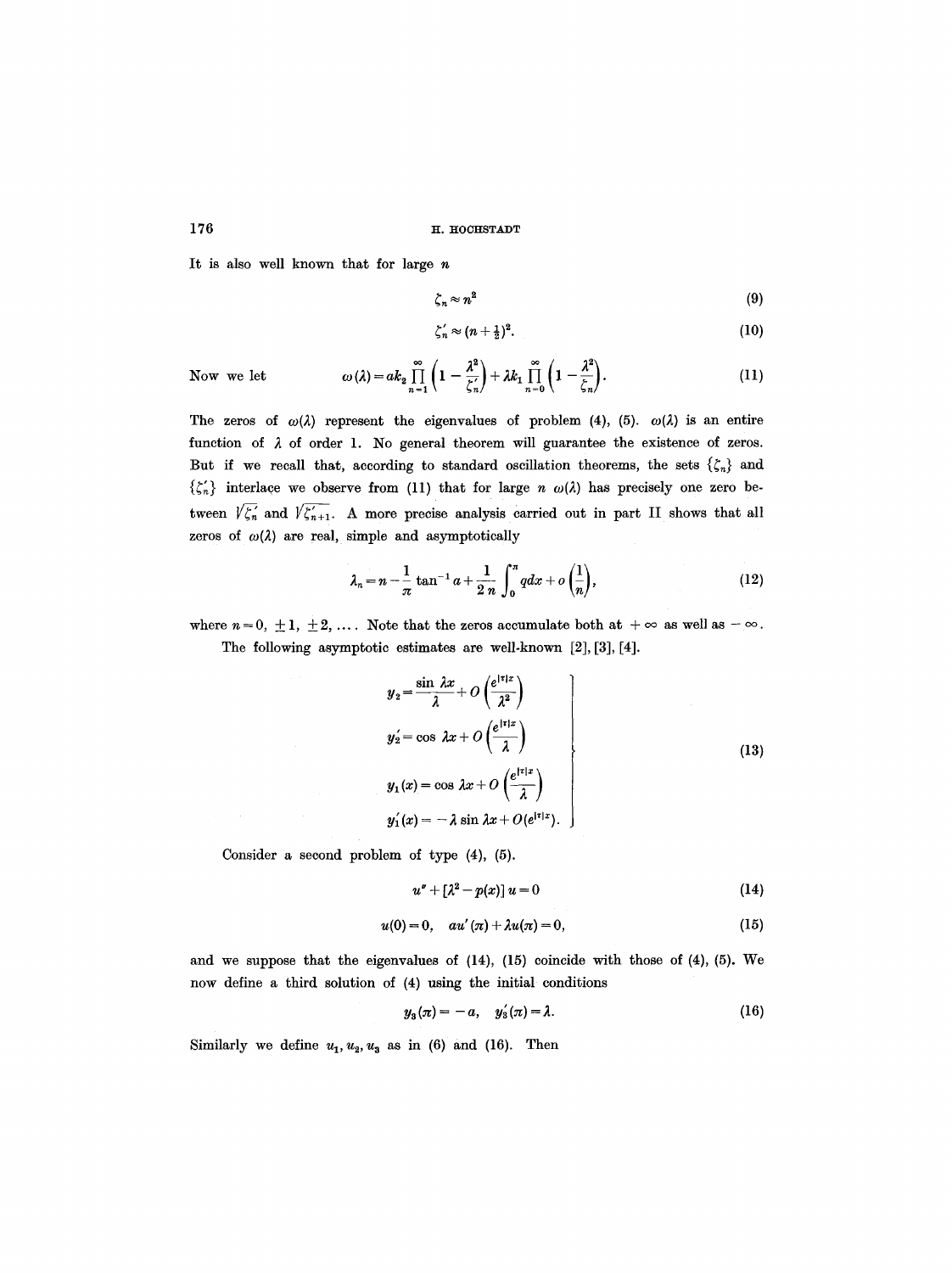$$
y_2 y_3' - y_2' y_3 = \omega(\lambda) \tag{17}
$$

$$
u_2 u_3' - u_2' u_3 = \omega(\lambda). \tag{18}
$$

That the Wronskians (17) and (18) coincide is a consequence of the fact that both have the same zeros and the same asymptotic form. Being functions of order 1 and having the same zeros implies that they differ by at most an exponential factor. Both are real for real  $\lambda$  and have the asymptotic form

$$
\omega(\lambda) \approx a \cos \lambda \pi + \sin \lambda \pi + O\left(\frac{1}{\lambda}\right)
$$

so that such an exponential factor has to reduce to unity. By evaluating the Wronskian at  $x=0$  and  $x=\pi$  we have

$$
\omega(\lambda) = -y_3(0) = ay_2'(\pi) + \lambda y_2(\pi). \tag{19}
$$

Similarly we have 
$$
\omega(\lambda) = -u_3(0) = au'_2(\pi) + \lambda u_2(\pi).
$$
 (20)

When  $\lambda = \lambda_n$ , at some eigenvalue,  $y_2$  and  $y_3$  are linearly dependent so that

$$
\boldsymbol{y_2} = \boldsymbol{C_n}\, \boldsymbol{y_3}
$$

and also  $u_2 = D_n u_3$ .

and also

We shall show that necessarily  $C_n = D_n$ . At  $x = \pi$  we have

$$
C_n = \frac{y_2(\pi)}{y_3(\pi)} = \frac{y_2(\pi)}{-a}, \qquad D_n = \frac{u_2(\pi)}{u_3(\pi)} = \frac{u_2(\pi)}{-a}.
$$

Recall that  $y_2(\pi), u_2(\pi), y'_2(\pi), u'_2(\pi)$  are even functions of  $\lambda$ . Then by comparing the odd parts of (19) and (20) we find that

$$
u_2(\pi) = y_2(\pi).
$$

It follows from the above expressions for  $C_n$  and  $D_n$  that now  $C_n = D_n$ . It is in this step that we use the fact that (4), (5) and (14), (15) have the same spectrum.

Now we define the two functions

$$
\Phi = \frac{y_3(x) \int_0^x y_2(t) f(t) dt + y_2(x) \int_x^{\pi} y_3(t) f(t) dt}{\omega(\lambda)}
$$
(21)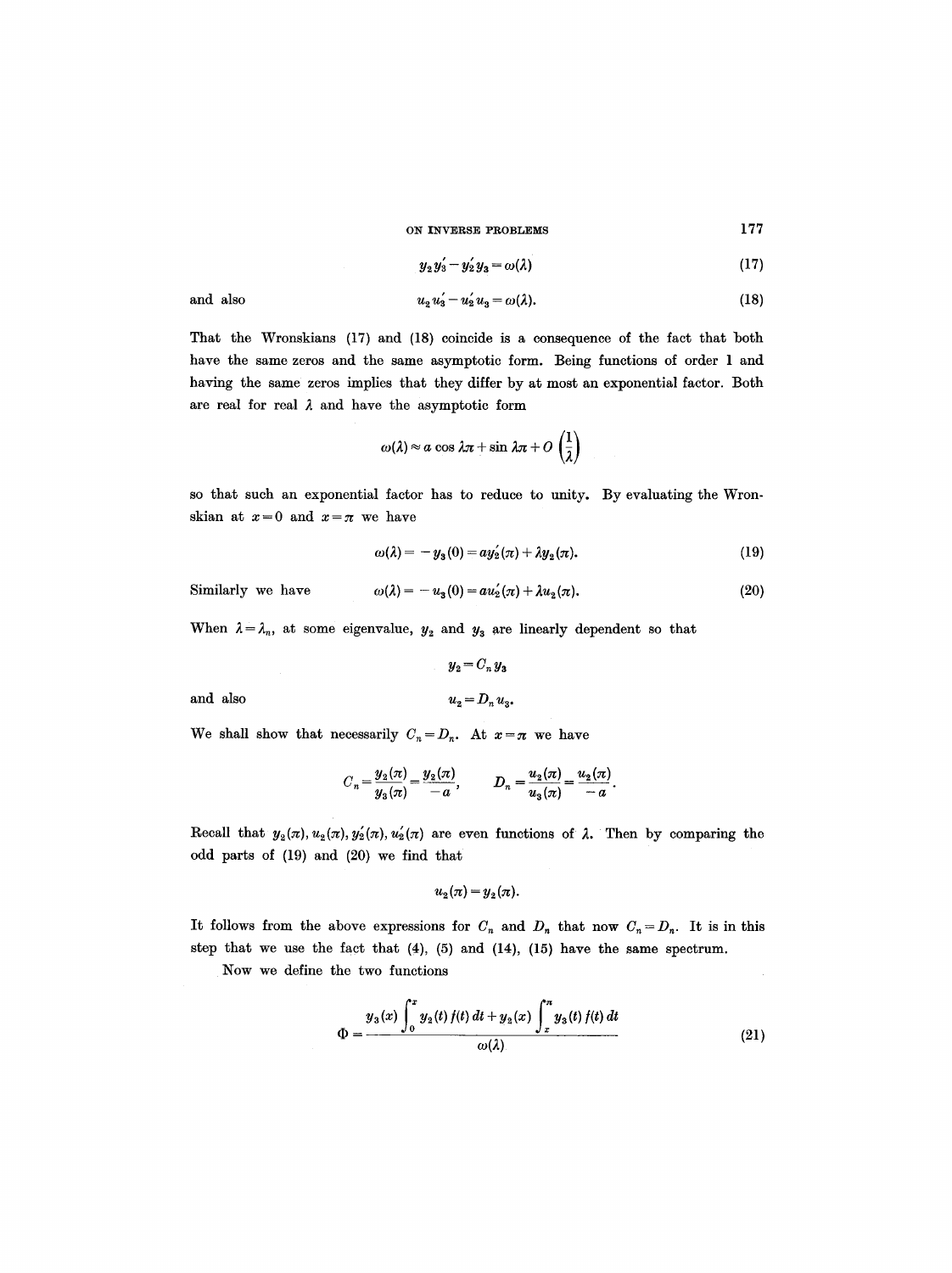and 
$$
\Psi = \frac{u_3(x) \int_0^x y_2(t) f(t) dt + u_2(x) \int_x^x y_3(t) f(t) dt}{\omega(\lambda)},
$$
 (22)

where  $f(t)$  is an arbitrary square integrable function on  $[0, \pi]$ .

Let  ${R_n}$  denote a sequence of squares with vertices at

$$
\left(\pm\left[n+\frac{1}{2}-\frac{1}{\pi}\tan^{-1}a\right],\ \pm i\left[n+\frac{1}{2}-\frac{1}{\pi}\tan^{-1}a\right]\right).
$$

These are uniformly bounded away from the zeros of  $\omega(\lambda)$  by virtue of (12) for large n. We shall show that

$$
\lim_{n \to \infty} \int_{R_n} (\Phi - \Psi) d\lambda = 0.
$$
 (23)

A typical term in the integrand of (23) is

$$
\frac{(y_3-u_3)\int_0^x y_2(t)f(t) dt}{\omega(\lambda)}.
$$

Using estimates of the type (13) we see that the above has the asymptotic form

$$
\frac{O\left(\frac{e^{|\tau|(x-x)}}{\lambda^2}\right)\int_0^x \sin \lambda t f(t) dt}{a \cos \lambda \pi + \sin \lambda \pi}.
$$

Using the latter we see that

$$
\int_{R_n} (\Phi - \Psi) \; d\lambda = O\left(\frac{1}{n}\right)
$$

from which (23) follows. Now use residue integration and the fact that all zeros of  $\omega(\lambda)$  are simple and also that at  $\lambda_n$ 

$$
y_3 = C_n y_2, \quad u_3 = C_n u_2.
$$
  
Then from (23) 
$$
\sum_{n=-\infty}^{\infty} \frac{C_n [y_2(x, \lambda_n) - u_2(x, \lambda_n)] \int_0^{\pi} y_2(t, \lambda_n) f(t) dt}{\omega'(\lambda_n)} = 0.
$$
 (24)

In part II it is shown that the eigenfunctions  $y_2(t, \lambda_n)$  are independent. Note that we do not require their completeness here. We can, therefore, select *](t)* so that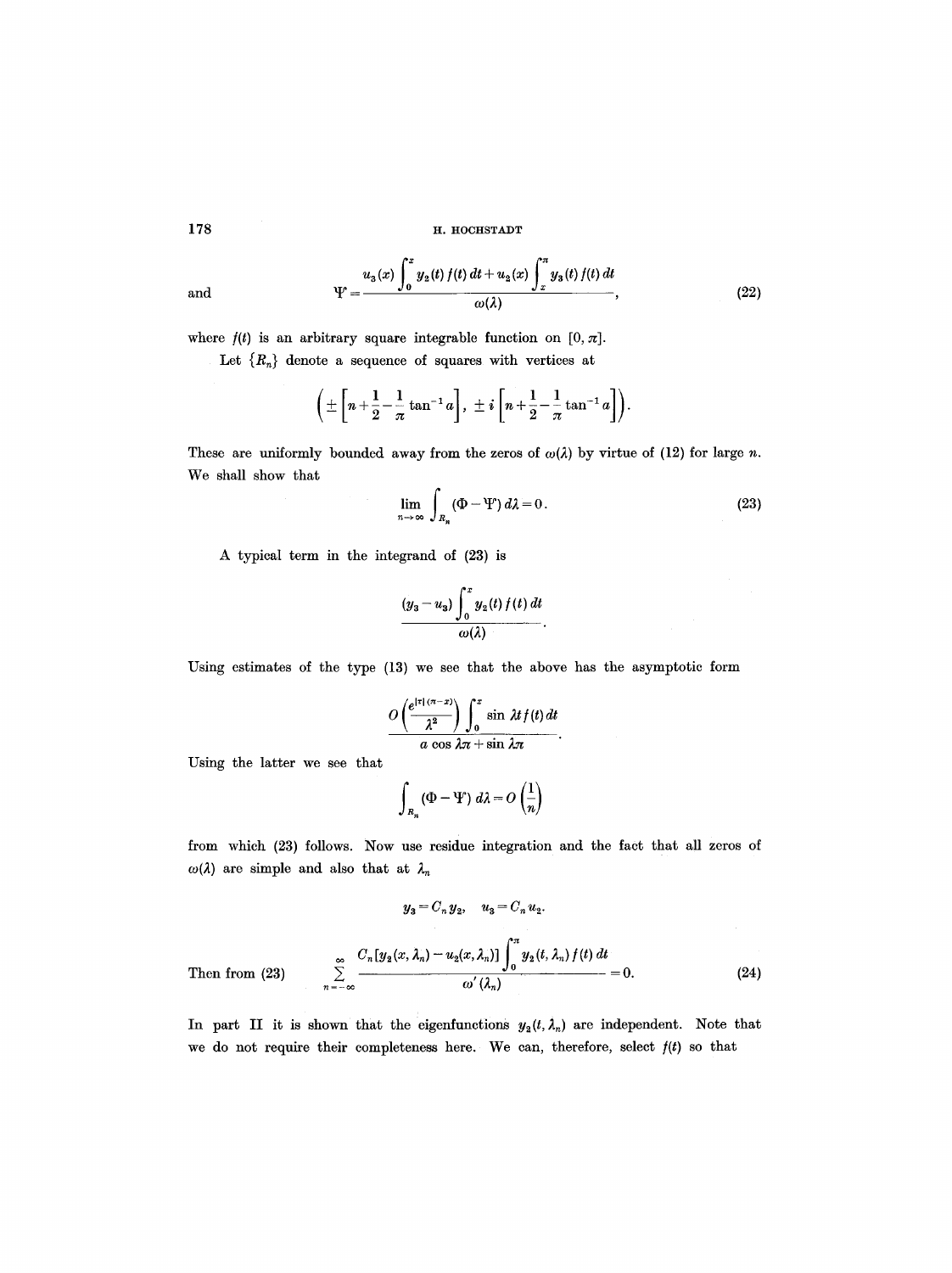$$
\int_0^n y_2(t, \lambda_n) f(t) dt = 0 \quad n \neq k
$$
  
= 1 \quad n = k

and from (24) it follows that

$$
\mathcal{Y}_2(x,\lambda_n)=u_2(x,\lambda_n).
$$

The latter implies that  $y_2$  and  $u_2$  satisfy the same differential equation. This concludes our proof of Theorem B.

Theorem B can be generalized in the following direction.

THEOREM 1. *Consider* 

$$
y'' + [\lambda^2 - q(x)] y = 0 \tag{25}
$$

 $y(0) \cos \alpha + y'(0) \sin \alpha = 0$ ,  $y(\pi) \cos \beta + y'(\pi) \sin \beta + f(\lambda) [y(\pi) \cos \gamma + y'(\pi) \sin \gamma] = 0$ , (26)

*where*  $f(\lambda)$  is an odd real entire function of  $\lambda$  of order less than 1 and  $\sin(\beta - \gamma) \neq 0$ . The eigenvalues of  $(25)$  and  $(26)$  uniquely determine  $q(x)$ .

Let  $y$  satisfy the initial conditions

$$
y(0) = -\sin \alpha, \quad y'(0) = \cos \alpha
$$
  
and  

$$
\omega(\lambda) = S(\lambda) + f(\lambda) T(\lambda),
$$
  

$$
S(\lambda) = y(\pi) \cos \beta + y'(\pi) \sin \beta
$$
  

$$
T(\lambda) = y(\pi) \cos \gamma + y'(\pi) \sin \gamma.
$$

The zeros and asymptotic form of  $\omega(\lambda)$  uniquely determine  $\omega(\lambda)$ . The even part of  $\omega(\lambda)$  is  $S(\lambda)$  and its odd part is  $f(\lambda) T(\lambda)$ , since clearly  $S(\lambda)$  and  $T(\lambda)$  are even functions of  $\lambda$ . Then knowing  $\omega(\lambda)$  we know the zeros of  $S(\lambda)$  and  $T(\lambda)$ . But these determine the eigenvalues of (1), (2) and (1), (3). By Theorem A these uniquely determine  $q(x)$ .

Theorem 1 with  $f(\lambda) = a\lambda$ ,  $a \neq 0$  can be proved directly by the same technique as Theorem B in the preceding. Except for some details there is no difference. This leads us to the following theorem.

THEOREM 2. *Theorems A and 1 are /ully equivalent.* 

In the proof of Theorem 1 it was shown that Theorem A implies Theorem 1. To prove the converse we assume Theorem 1 to be true. Suppose  $S_1(\lambda)$ ,  $T_1(\lambda)$ ,  $S_2(\lambda)$ , 12- 672909 *Acta mathematica* 119. Imprim6 le 7 f6vrier 1968.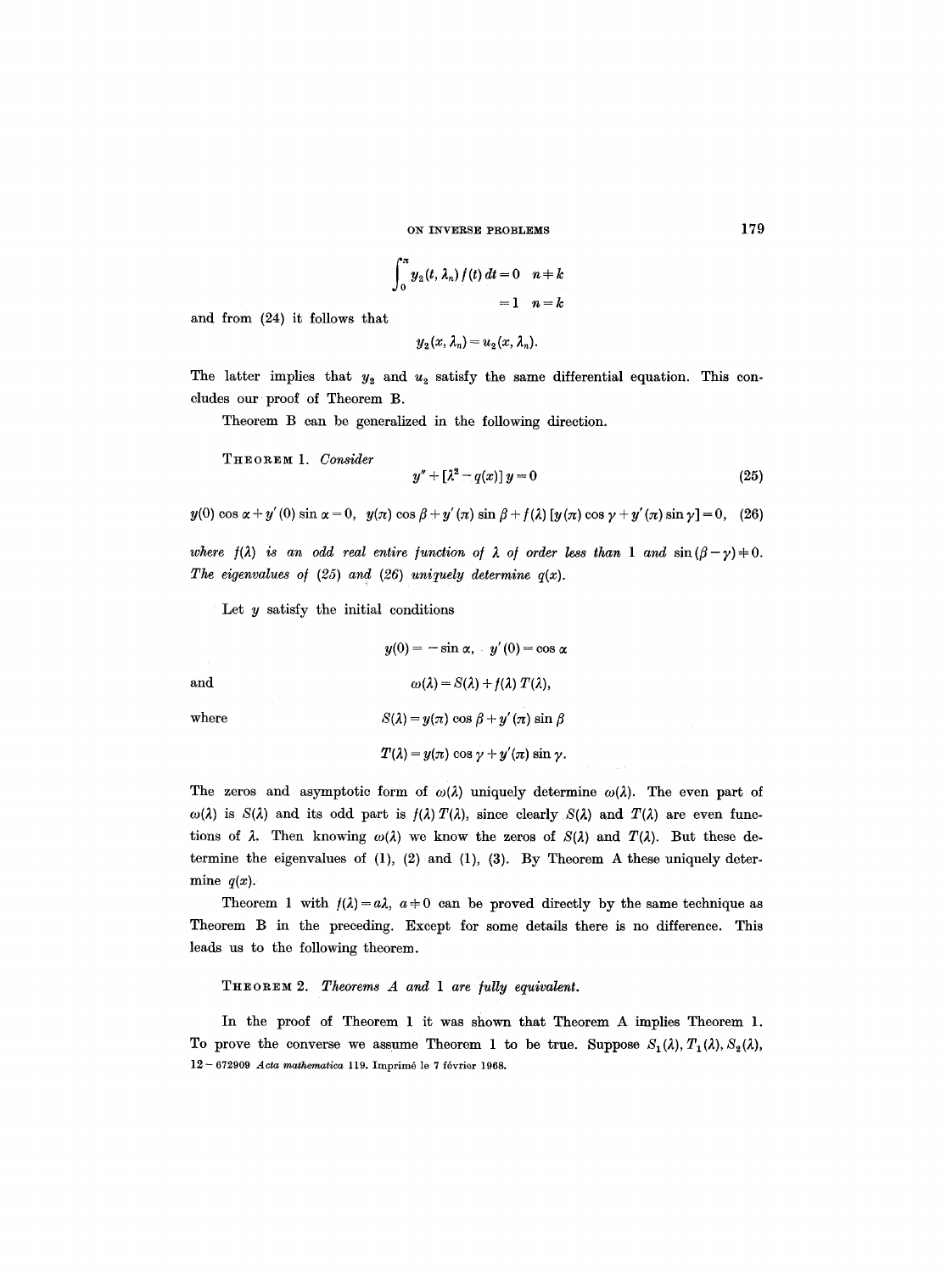$T_2$ , ( $\lambda$ ) correspond to two different boundary value problems of type (1), (2) and (1), (3), where  $S(\lambda)$  and  $T(\lambda)$  are defined as in the preceding proof. Then we form

$$
\omega_1(\lambda) = S_1(\lambda) + a\lambda T_1(\lambda)
$$
  

$$
\omega_2(\lambda) = S_2(\lambda) + a\lambda T_2(\lambda).
$$

If  $S_1(\lambda) = S_2(\lambda)$  and  $T_1(\lambda) = T_2(\lambda)$ , then  $\omega_1(\lambda) = \omega_2(\lambda)$ . By Theorem 1 the latter fact shows that both differential equations are the same, thereby establishing Theorem A.

### **Part II**

We now turn our attention to the problem

$$
y'' + \left[\lambda^2 + \mu - q(x)\right]y = 0\tag{27}
$$

$$
y(0) = 0, \quad ay'(\pi) + \lambda y(\pi) = 0, \tag{28}
$$

where  $q(x)$  is real and integrable on  $[0, \pi]$  and  $\mu$  and  $a+0$  are real parameters. To study the problem (27), (28) we shall relate it to a different problem. We introduce the function  $M(x)$  defined by

$$
M'' + [\mu - q(x)] M = 0
$$
  
 
$$
M(\pi) = 1, M'(\pi) = 0,
$$
 (29)

and now restrict  $\mu$  so that  $M > 0$  on  $[0, \pi]$ . The operator corresponding to the eigenvalue problem

and the boundary conditions

$$
M'' + [\mu - q(x)] M = 0
$$
  

$$
M(0) = 0, \quad M'(\pi) = 0
$$
 (30)

is lower semibounded. If we denote the smallest eigenvalue of the above problem by  $\mu_0$  then for all  $\mu < \mu_0$ , the solution M of (29) remain positive. This is an immediate consequence of Sturm's oscillation theorem.

We now transform (27), (28) by introducing new dependent and independent variables  $\eta$ ,  $\xi$  by means of

$$
y = M\eta, \quad \xi = \int_0^x \frac{dx}{M^2}.\tag{31}
$$

This results in the new boudary value problem

$$
\eta'' + \lambda^2 M^4 \eta = 0 \tag{32}
$$

$$
\eta(0) = 0, \quad a\eta'(0) + \lambda \eta(0) = 0,
$$
\n(33)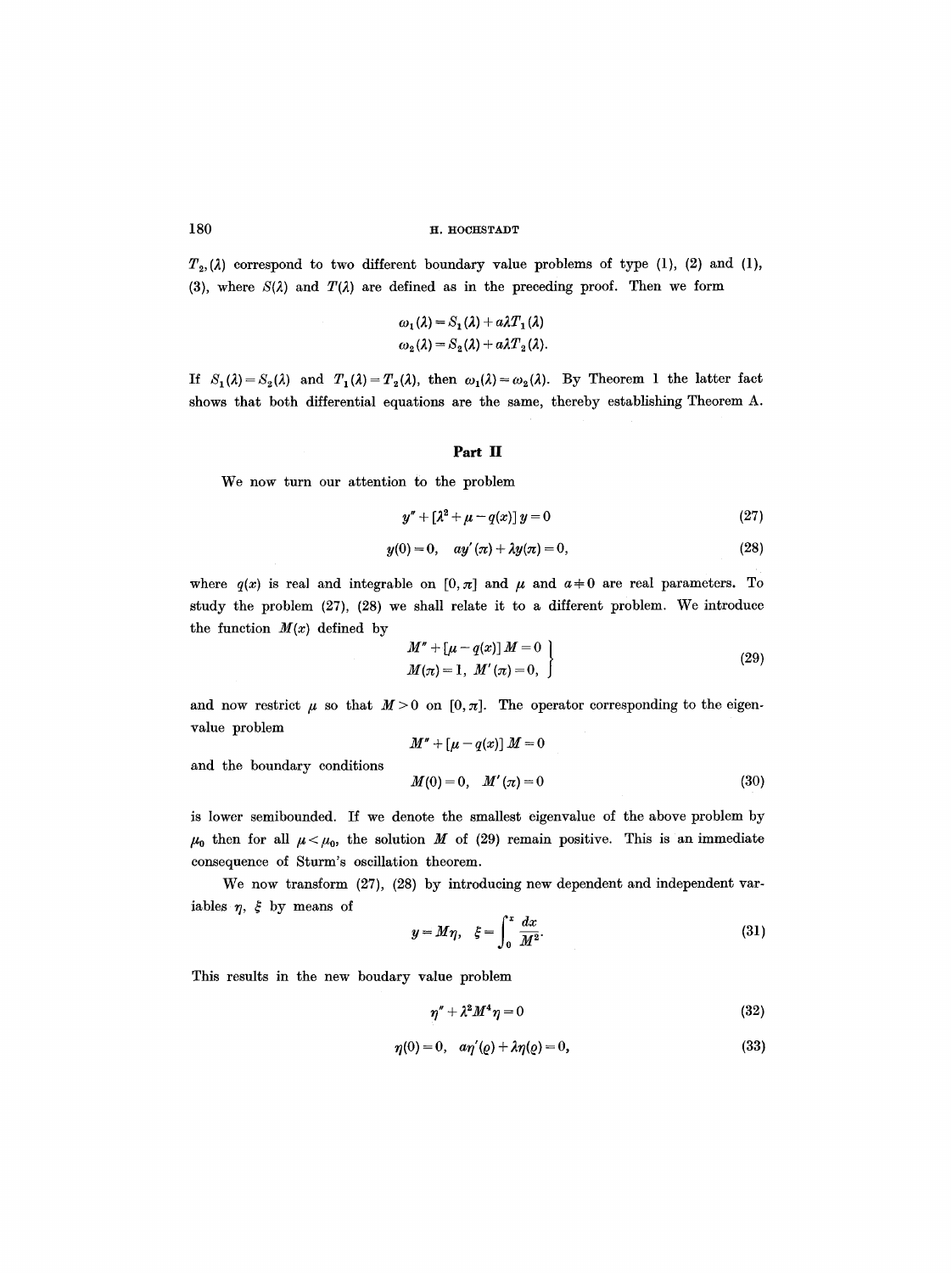where  $\rho = \int_0^{\pi} 1/M^2 dx$ . To study the problem (32), (33) we introduce the new functions

$$
\begin{aligned}\nx_1 &= -\lambda \eta \\
x_2 &= \eta'\n\end{aligned}\n\tag{34}
$$

These satisfy the differential equaitions

$$
\begin{aligned}\nx_1' &= -\lambda x_2 \\
x_2' &= \lambda M^4 x_1\n\end{aligned}\n\tag{35}
$$

and the boundary conditions

$$
x_1(0) = 0, \quad ax_2(\varrho) - x_1(\varrho) = 0. \tag{36}
$$

(35) can be rewritten in the form

$$
L_0 X = \lambda X, \tag{37}
$$

where

$$
L_0 = \begin{pmatrix} 0 & \frac{1}{M^4} \frac{d}{d\xi} \\ -\frac{d}{d\xi} & 0 \end{pmatrix}, \qquad X = \begin{pmatrix} x_1 \\ x_2 \end{pmatrix}.
$$

the parameter  $\lambda$ .  $L_0$  can be inverted by means of an integral operator. Then we obtain The effect of all these substitutions is to linearize problem  $(27)$ ,  $(28)$  in terms of

$$
x_1 = -\lambda \int_0^{\xi} x_2 d\xi
$$
  
\n
$$
x_2 = -\frac{\lambda}{a} \int_0^e x_2 d\xi - \lambda \int_{\xi}^e M^4 x_1 d\xi.
$$
\n(38)

We shall denote the integral operator defined in (38) by  $G_0$  so that (38) can be rewritten as

$$
X=\lambda G_0 X.
$$

We now introduce the Hilbert space  $H$  consisting of all vectors

$$
X = \begin{pmatrix} x_1 \\ x_2 \end{pmatrix} \text{ for which } \int_0^e [ |x_1|^2 + |x_2|^2 ] \, d\xi < \infty \, .
$$

As a suitable inner product we introduce

$$
(X, Y) = \int_0^e (M^4 x_1 \bar{y}_1 + x_2 \bar{y}_2) d\xi
$$
 (39)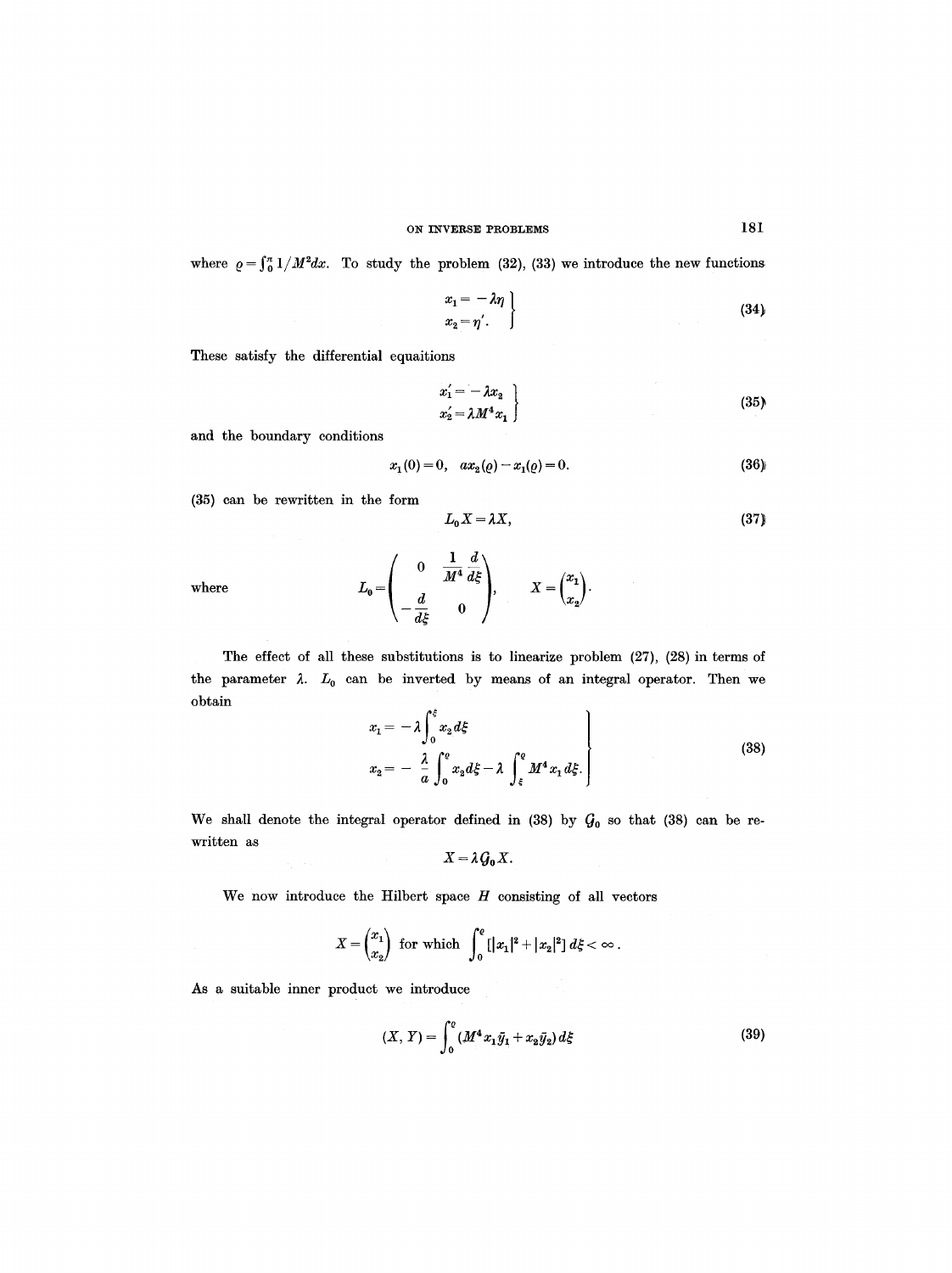and the norm 
$$
||X|| = \sqrt{\int_0^e [M^4 |x_1|^2 + |x_2|^2] d\xi}.
$$
 (40)

In view of the fact that M is a continuous and positive function on  $[0, \pi]$ ,  $||X||$  as defined in (40) is equivalent to

$$
\sqrt{\int_0^e [|x_1|^2 + |x_2|]^2 d\xi}.
$$
  
( $L_0 X, Y$ ) = ( $X, L_0 Y$ ) (41)

A simple exercise shows that

if  $X$  and  $Y$  are absolutely continuous and it follows also that

$$
(\mathcal{G}_0 X, Y) = (X, \mathcal{G}_0 Y), \tag{42}
$$

for general X, Y in H. From (38) and (42) it follows that  $G_0$  is a compact, selfadjoint operator defined on H. From (38) it is also evident that the nullspace of  $G_0$  is empty. In other words, the only solution of  $G_0X = 0$  is  $X = 0$ .

Using the standard theory of compact, selfadjoint operators we can conclude that  $G_0$  has real eigenvalues, its eigenfunctions form a complete orthonormal set in  $H$ . Since H is infinite dimensional  $G_0$  must have an infinity of eigenvalues. One can also show that all eigenvalues are simple. If we had two eigenfunctions corresponding to (36) and (37) we could form a linear combination satisfying (37) and the boundary conditions

$$
x_1(0) = 0, \quad x_2(0) = 0.
$$

Using (38) we can then show that  $x_1$  satisfies

$$
x_1'' + \lambda^2 M^4 x_1 = 0
$$
  

$$
x_1(0) = x_1'(0) = 0.
$$

It follows that  $x_1 = 0$  and also  $x_2 = 0$ . Hence the two eigenfunctions are identical.

Let  $F$  be any function in  $H$  and let  $X_n$  denote the normalized eigenfunctions and  $\lambda_n$  the eigenvalues of  $L_0$ . Then

$$
F = \sum_{n=1}^{\infty} \alpha_n X_n \tag{43}
$$

$$
\alpha_n = (F, X_n) = \int_0^e \left[ M^4 f_1 \, \overline{x_1^{(n)}} + f_2 \, \overline{x_2^{(n)}} \right] d\xi. \tag{44}
$$

If, in particular, we select  $f_2=0$  we obtain from (43)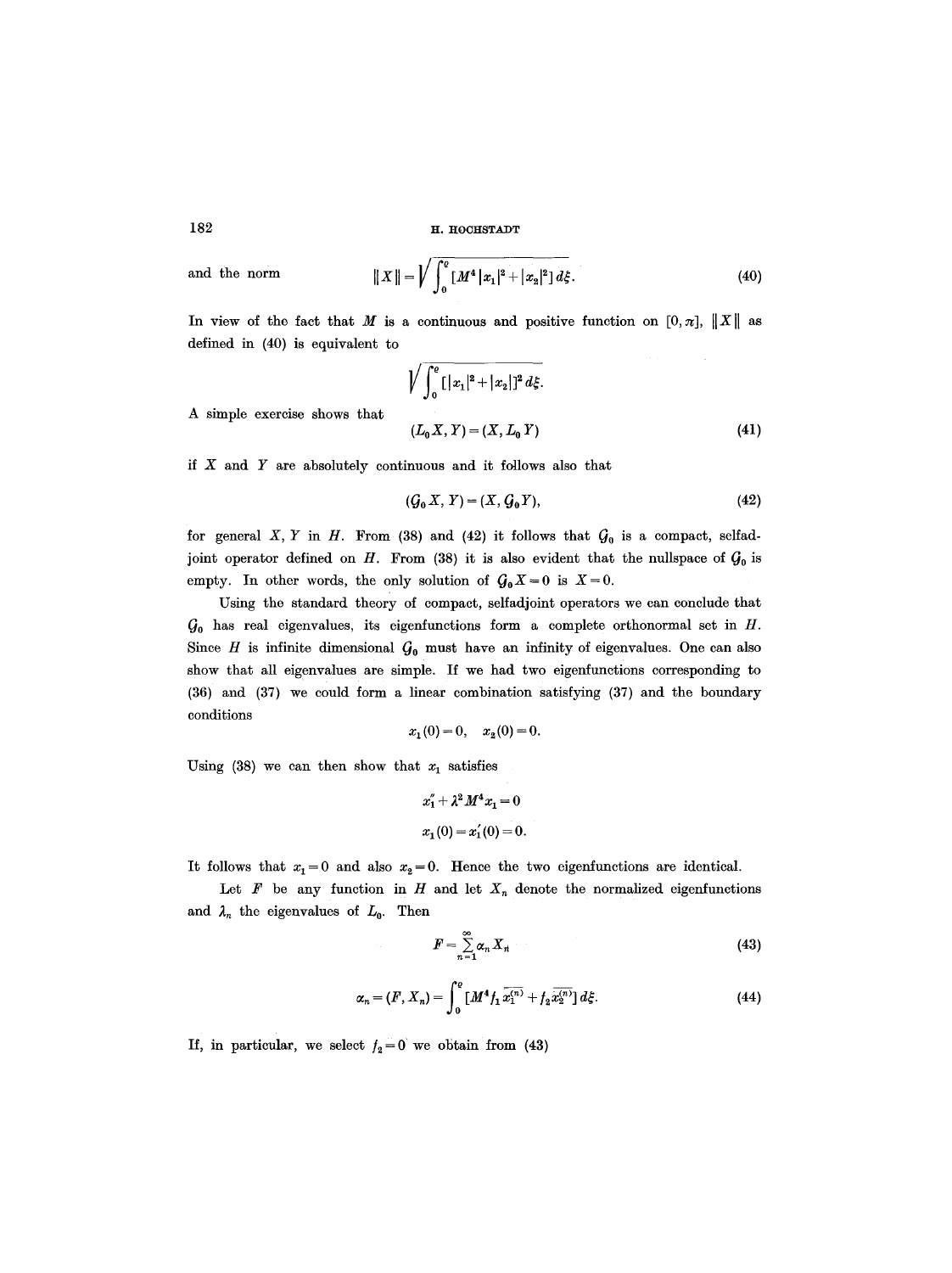$$
f_1 = \sum_{n=1}^{\infty} \alpha_n x_1^{(n)}
$$

$$
0 = \sum_{n=1}^{\infty} \alpha_n x_2^{(n)}.
$$

If in the first of these we return to our original variables as defined in (27), (28), we obtain

$$
f_1 = \sum_{n=1}^{\infty} \alpha_n \frac{(-\lambda_n)}{M} y_n, \qquad \alpha_n = \int_0^{\pi} f_1(-\lambda_n) M y_n dx.
$$
 (45)

We shall summarize these results in the following theorems.

**THEOREM 3.** *The operator*  $L_0$ , defined by (36), (37), or equivalently  $Q_0$ , defined by (38), acting on the space H has an infinity of simple, real eigenvalues. The eigenfunc*tions form a complete orthonormal set with respect to the inner product (39).* 

THEOREM 4. *The operator defined by (27), (28) has an infinity o/ simple real*  eigenvalues. The associated eigenfunctions are complete and functions that are square in*tegrable on*  $[0, \pi]$  *can be expanded in series of the type (45). It is assumed that*  $\mu < \mu_0$ , *which is defined by (29), (30).* 

Note that the eigenfunctions associated with (27), (28) are not orthonormal. We now turn to the problem

$$
y'' + \left[\lambda^2 - q(x)\right]y = 0\tag{46}
$$

$$
y(0) = 0, \quad ay'(\pi) + \lambda y(\pi) = 0.
$$
 (47)

If the value  $\mu_0>0$  we can set  $\mu=0$  in (27), (28) and then the problem fits directly into the framework of Theorem 3, 4. If  $\mu_0 \leq 0$  the preceding results no longer apply. Nevertheless we define  $M$  as in (29) and introduce the change of variables (31). This leads to the equation

$$
\eta'' + [\lambda^2 - \mu] M^4 \eta = 0 \qquad (48)
$$

with the boundary conditions

$$
\eta(0) = 0, \quad a\eta'(\varrho) + \lambda\eta(\varrho) = 0. \tag{49}
$$

To linearize the problem in terms of  $\lambda$  we now let

$$
x_1 = -\lambda \eta
$$
  
\n
$$
x_2 = \eta' + \mu \int_0^e M^4 \eta \, d\xi.
$$
\n(50)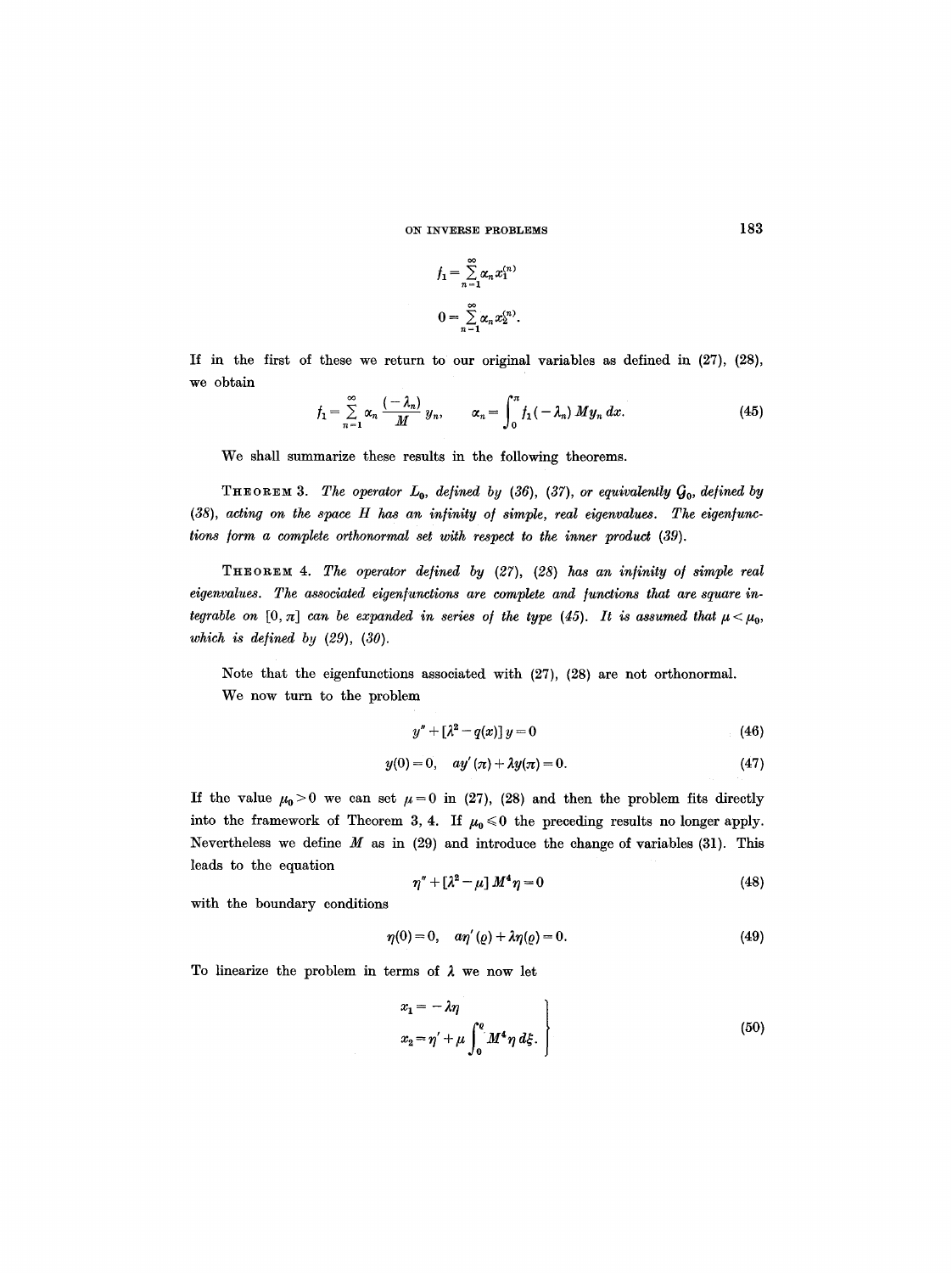These satisfy the system

$$
L_{\mu} X = \lambda X \n x_1(0) = 0, \quad ax_2(\varrho) - x_1(\varrho) = 0
$$
\n(51)

where

$$
L_{\mu}X=\left(\begin{array}{c} \frac{x_2'}{M^4} \\ \\ -x_1'-\mu\displaystyle\int_{\xi}^{\varrho} M^4x_1d\xi \end{array}\right)
$$

Note that  $L_{\mu} = L_0 + \mu L_1$ ,

where  $L_0$  was defined in (37) and

$$
L_1 X = \begin{pmatrix} 0 \\ -\int_{\xi}^{e} M^4 x_1 d\xi \end{pmatrix}
$$
 (52)

is compact. The adjoint of  $L_1$  is given by

$$
L_1^* X = \begin{pmatrix} -\int_0^{\xi} x_2 d\xi \\ 0 \end{pmatrix}
$$
  

$$
L_{\mu}^* = L_0 + \mu L_1^*,
$$

so that *L\* = L o + #L\*,* 

with the same boundary conditions as in  $(51)$ , since  $L_0$  is selfadjoint.

We shall now assume that  $\lambda = 0$  is not an eigenvalue of (51). In that case (50) can be rewritten as an integral equation. The case where  $\lambda = 0$  leads to no fundamental complication, except that one does not work in the whole space  $H$ , but in the subspace orthogonal to the eigenfunction corresponding to  $\lambda = 0$ . Functions u and v are now defined as solutions of

$$
x'' - \mu M^4 x = 0
$$

satisfying the initial conditions

$$
u(0) = 0, \quad u'(0) = 1
$$
  

$$
v(0) = 1, \quad v'(0) = 0.
$$

For a suitable choice of  $\mu$  u'( $\varrho$ ) + 0. Then we obtain the integral equation

$$
x_1 = -\lambda u \int_{\xi}^{e} v' x_2 d\xi + \frac{\lambda uv'(Q)}{u'(Q)} \int_{0}^{e} u' x_2 d\xi - \lambda v \int_{0}^{\xi} u' x_2 d\xi
$$
  

$$
x_2 = \frac{-\lambda}{au'(Q)} \int_{0}^{e} u' x_2 d\xi - \lambda \int_{\xi}^{e} M^4 x_1 d\xi.
$$
 (53)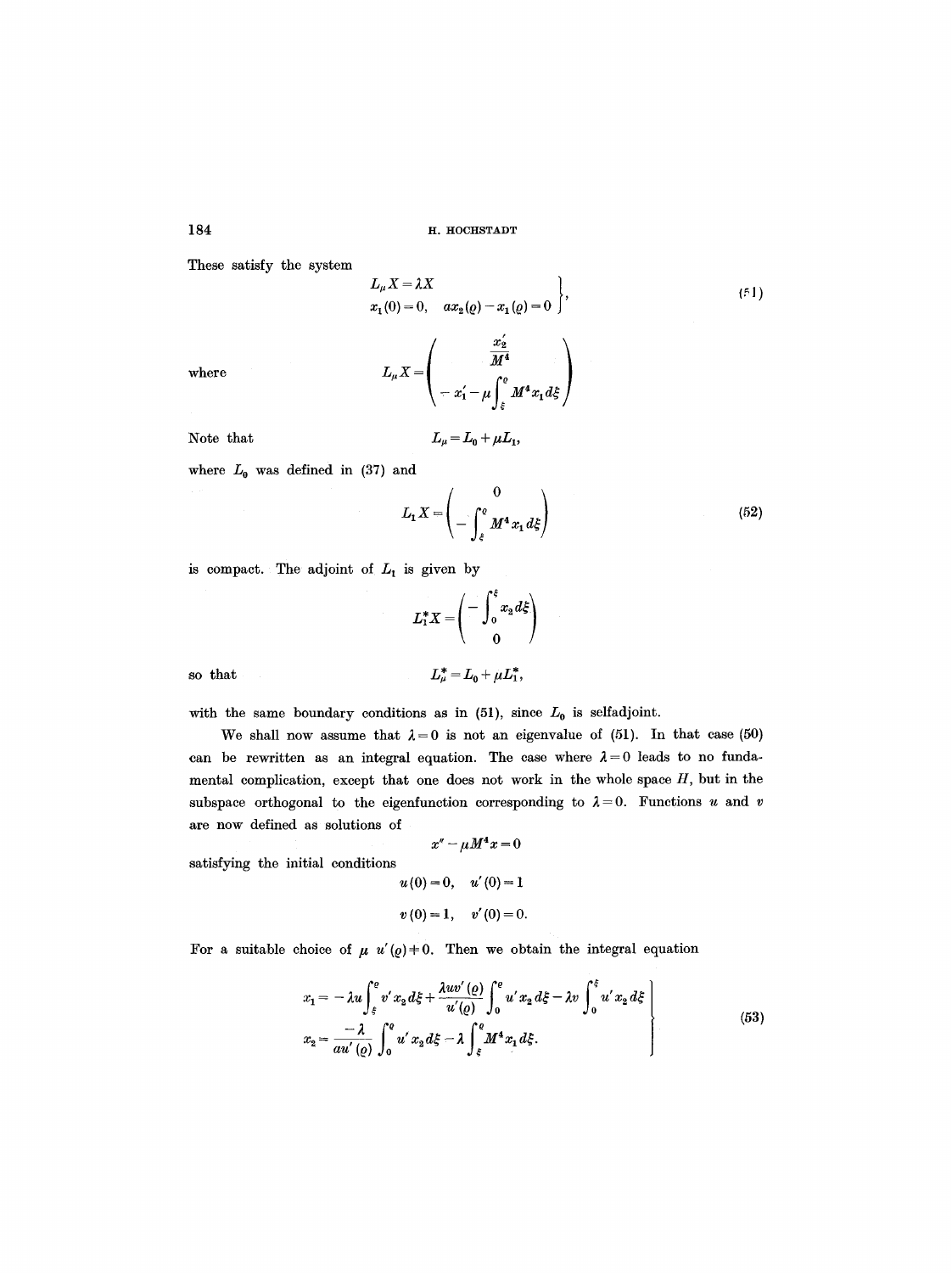(53) replaces (51) and for  $\mu = 0$  it reduces to (38). We shall denote the operator defined in (53) by

$$
X = \lambda G_{\mu} X. \tag{54}
$$

Note that  $G_{\mu}$  is a compact operator on H, but in general it will not be selfadjoint.

**LEMMA 1.** The eigenvalues of  $L_{\mu}$  are real.

Suppose  $L_{\mu}X_i = \lambda_i X_i$ , where  $\lambda_i$  is not real and is an eigenvalue of  $L_{\mu}$ . Since the operator is real, if  $\lambda_i$  is an eigenvalue so is  $\bar{\lambda}_i$ . Then there exists  $F_i$  such that  $L_{\mu}F_i$  =  $\bar{\lambda}_i F_i$  and since  $\lambda_i$  is an eigenvalue of  $L_{\mu}$ ,  $\bar{\lambda}_i$  will be an eigenvalue of  $L_{\mu}^*$ . Let  $G_i$  be such that  $L^*_{\mu} G_i = \overline{\lambda}_i G_i$ . It also follows from

$$
\bar{\lambda}(F_i, G_i) = (L_{\mu} F_i, G_i) = (F_i, L_{\mu}^* G_i) = \lambda_i (F_i, G_i)
$$

that  $(F_i, G_i)=0$ . In that case, according to the Fredholm alternative the equation

$$
L_\mu Z_i - \lambda_i Z_i = F_i
$$

must have a solution. Using the fact that  $L_{\mu}F_i = \bar{\lambda}_iF_i$  the latter can be reduced to the following scalar second order equation.

$$
z_1'' + (\lambda_i^2 - \mu) M^4 z_1 = -(\lambda_i + \bar{\lambda}_i) M^4 f_1
$$
  

$$
z_1(0) = 0, \quad az_1'(\varrho) + \lambda_i z_1(\varrho) = 0,
$$

where  $z_1$  and  $f_1$  are the first components of  $Z_i$  and  $F_i$  respectively. Now consider  $f_1$ which satisfies  $\overline{\phantom{a}}$ 

$$
f_1'' + (\lambda_i^2 - \mu) M^4 f_1 = 0
$$
  

$$
f_1(0) = 0, \quad af_1'(\rho) + \lambda_i f_1(\rho) = 0
$$

By multiplying the equation for  $z_1$  by  $\bar{f}_1$  and the one for  $\bar{f}_1$  by  $z_1$ , subtracting and integrating we are led to

$$
(\lambda_i+\bar\lambda_i)\int_0^e M^4|f_1|^2 dt=0.
$$

We conclude, therefore, that

 $\lambda_i + \bar{\lambda}_i = 0$ 

so that  $\lambda_i$  is pure imaginary. But in that case we have

$$
x'' + \left[\lambda_i^2 - \mu\right] M^4 x = 0
$$
  

$$
x(0) = 0, \quad ax'(0) + \lambda_i x(0) = 0
$$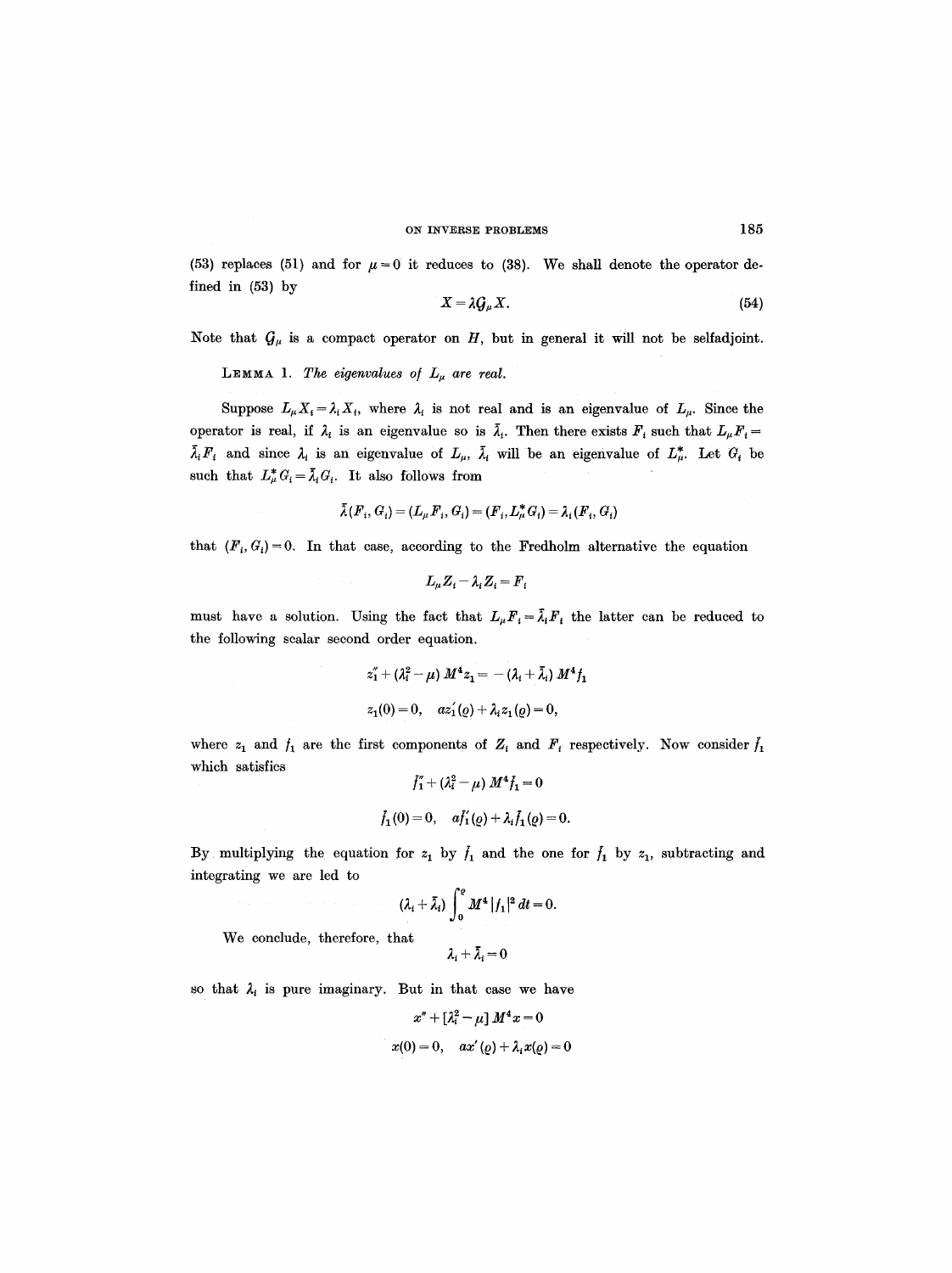and also 
$$
ax'(q) - \lambda_i x(q) = 0
$$

so that 
$$
x'(p) = x(p) = 0.
$$

The latter implies that  $x=0$ , which is certainly not true. It follows that all eigenvalues are real.

LEMMA 2. The eigenspace associated with any eigenvalue is one dimensional.

To prove this we note first that to every eigenvalue there corresponds precisely one eigenfunction. If there were two we could form a linear combination such that  $x(0)=x'(0)=0$ , which implies that  $x=0$ . Now if the subspace were more than one dimensional and if

$$
L_{\mu}F_i = \lambda_i F_i
$$

then the equation

$$
L_{\mu} X_i - \lambda_i X_i = F_i
$$

would have to have a solution. But as in the proof of Lemma 1 we can show that the above has no solution.

LEMMA 3. The eigenfunctions of  $L_{\mu}$  and  $L_{\mu}^{*}$  form a biorthogonal set. It follows that *both consist o/ linearly independent elements.* 

Let  $L_{\mu} X_i = \lambda_i X_i$  and  $L_{\mu}^* Y_i = \lambda_i Y_i$ . Clearly

$$
\lambda_i(X_i, Y_j) = (L_\mu X_i, Y_j) = (X_i, L_\mu^* Y_j) = \lambda_j(X_i, Y_j)
$$

so that  $(X_i, Y_j) = 0$  for  $i \neq j$ .

If  $(X_i, Y_i) = 0$  for some *i*, the equation

$$
L_{\mu}Z_i - \lambda_i Z_i = X_i
$$

would have a solution. But as in the proof of Lemma 1, this cannot be so that  $(X_i, Y_i) + 0.$ 

We shall now turn to a consideration of the asymptotic structure of the eigenvalues of  $L_{\mu}$ . We shall seek a solution of (27) in the form

$$
y = \sum_{n=0}^{\infty} y_n
$$
  
\n
$$
y_0 = \sin \lambda x
$$
  
\n
$$
y_{n+1} = \int_0^x \frac{\sin \lambda (x-t)}{\lambda} [q(t) - \mu] y_n(t) dt.
$$
\n(55)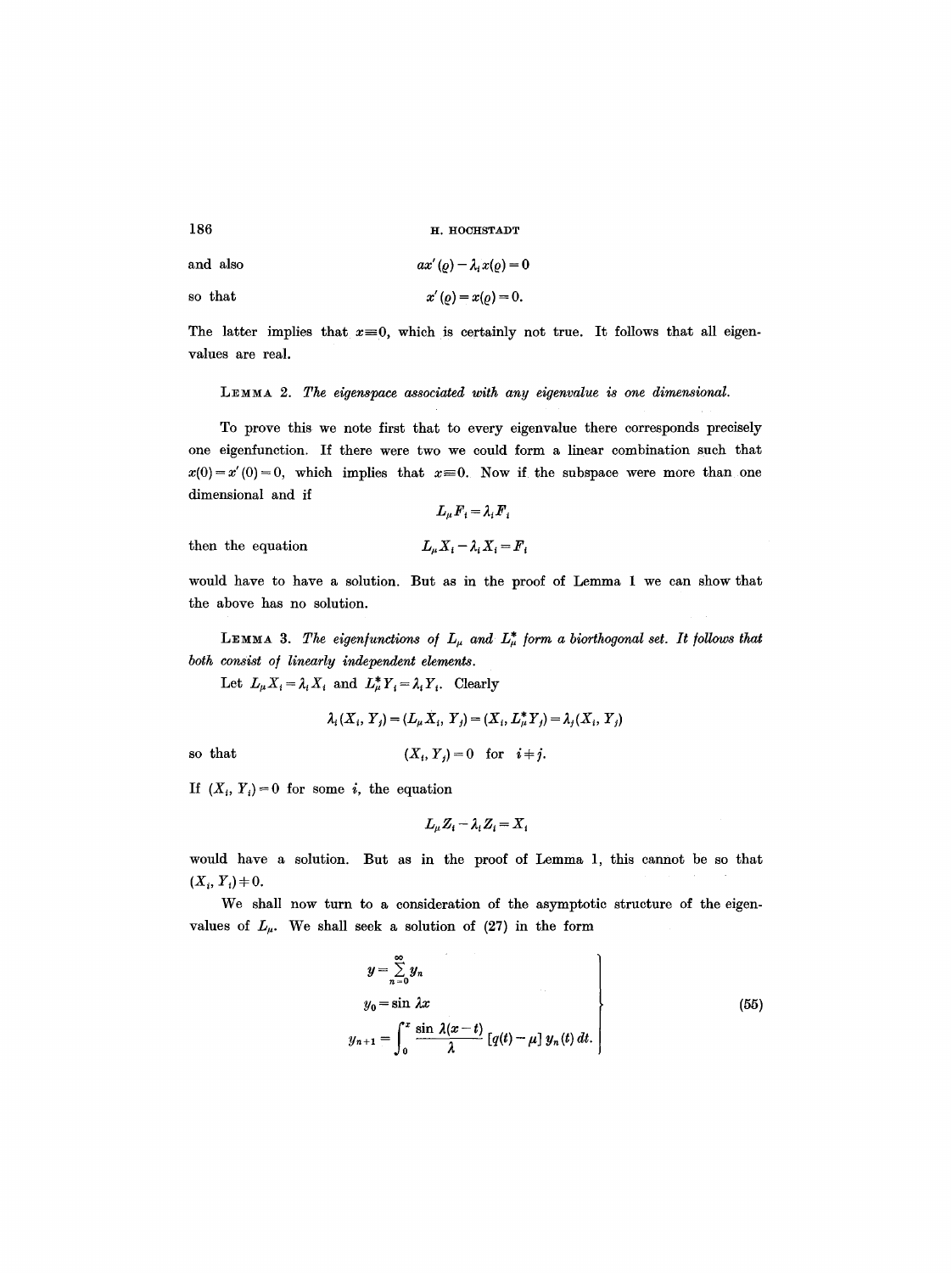By induction we note that

$$
|y_n| \leqslant \frac{1}{|\lambda|^n n!} \int_0^x |q(t)-\mu|^n dt
$$

so that (55) converges uniformly for real  $\lambda$ . We see that

$$
y = \sin \lambda x + \int_0^x \frac{\sin \lambda (x-t)}{\lambda} (q-\mu) \sin \lambda t dt + o\left(\frac{1}{\lambda^2}\right)
$$
  

$$
y' = \lambda \cos \lambda x + \int_0^x \cos \lambda (x-t) (q-\mu) \sin \lambda t dt + o\left(\frac{1}{\lambda}\right).
$$

so that

$$
ay'(\pi)+\lambda y(\pi)=\lambda(a\,\cos\,\lambda\pi+\sin\,\lambda\pi)
$$

$$
+\int_0^{\pi} \left[a \, \cos \, \lambda(\pi-t) + \sin \, \lambda(\pi-t)\right](q-\mu) \, \sin \, \lambda t \, dt + o\left(\frac{1}{\lambda}\right) \\ = \lambda(a \, \cos \, \lambda\pi + \sin \, \lambda\pi) + \frac{a \, \sin \, \lambda\pi - \cos \, \lambda\pi}{2} \int_0^{\pi} (q-\mu) \, dt + o(1).
$$

From the above we note that

$$
\lambda_n = n + \lambda_0 + \frac{1}{2 n} \int_0^n (q - \mu) dt + o\left(\frac{1}{n}\right), \tag{56}
$$

where  $\tan \lambda_0 \pi = -a$  and  $|\lambda_0 \pi| < \pi/2$ . Note that  $n=0, \pm 1, \pm 2, \ldots$ , so that the operator is not semibounded as is the case with Sturm-Liouvilte operators. We also observe that the  $\mu$  dependence enters into the terms vanishing like  $1/n$ .

We now wish to show that the eigenfunctions associated with the operator  $L_{\mu}$ , defined in (51), are complete. It will turn out to be more advantageous to work with  $L^2_{\mu}$ , rather than  $L_{\mu}$ . Note that formally

$$
L_{\mu}^{2} X = \begin{pmatrix} -\frac{x_{1}^{2}}{M^{4}} + \mu x_{1} \\ -\left(\frac{x_{2}^{2}}{M^{4}}\right)^{2} + \mu x_{2} - \mu x_{2}(\varrho) \end{pmatrix}
$$
(57)

and the boundary conditions associated with  $L^2_{\mu}$  are

$$
x_1(0) = 0, \quad x_2'(0) = 0,
$$
  

$$
ax_2(\varrho) - x_1(\varrho) = 0, \quad ax_1'(\varrho) + x_2'(\varrho) = 0.
$$
 (58)

The eigenvalues of  $L^2_\mu$  are given by  $\lambda_n^2$ , and the eigenfunctions are the same as those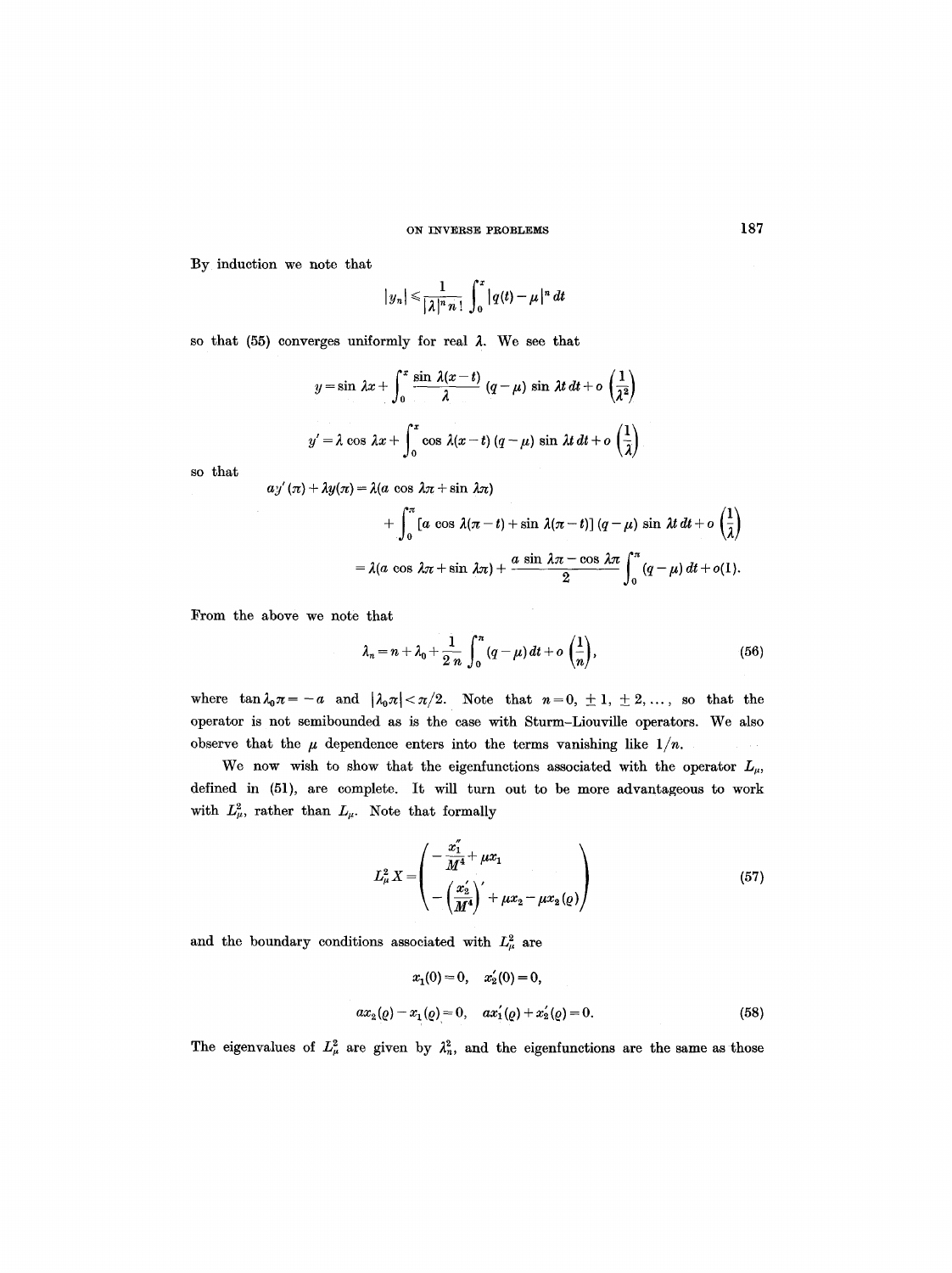of  $L_{\mu}$ . By the preceding results all eigenvalues of  $L_{\mu}^{2}$  are real and simple. Note that we can write

$$
L^2_{\mu}X = (L_0^2 + \mu) X - \mu N X, \qquad (59)
$$

where 
$$
NX = \begin{pmatrix} 0 \\ x_2(\varrho) \end{pmatrix}.
$$
 (60)

Theorem 3 tells us that  $L_0^2 + \mu$  is a selfadjoint operator and that its eigenfunctions form a complete orthonormal set. The operator  $N$ , given by  $(60)$  is not selfadjoint and also unbounded.

We now consider the equation

$$
(\lambda - L^2_\mu) X = F, \tag{61}
$$

with boundary conditions (58). The solution of (61) will formally be denoted by

$$
X = G_2 F.
$$

From the preceding results we know that the operator  $G_2$  can be expressed as an integral operator where the kernel is a meromorphic function of  $\lambda$ . For all regular values of  $\lambda$   $G_2$  is compact. Similarly we associate with the differential operator  $\lambda - L_0^2 - \mu$ the integral operator  $~\mathcal{G}_1$ . The solution of

$$
(\lambda - L_0^2 - \mu) Y = F \tag{62}
$$

with boundary conditions (58) is given by

If we express  $F$  in the form

$$
Y = G_1 F.
$$
  

$$
F = \sum_{n = -\infty}^{\infty} \alpha_n X_n,
$$

where the  $X_n$  are the eigenfunctions of  $L_0$ , then

$$
Y = \sum_{n = -\infty}^{\infty} \frac{\alpha_n X_n}{\lambda - \lambda_n^2 - \mu}.
$$
 (63)

We then can write

$$
\frac{1}{2\pi i}\int G_1F\,d\lambda=\sum_{n=-\infty}^{\infty}\alpha_n\,X_n=F\,,\qquad (64)
$$

where the integral is taken over a sufficiently large contour in the  $\lambda$  plane. We can also use (63) to determine  $||G_1||$ . Then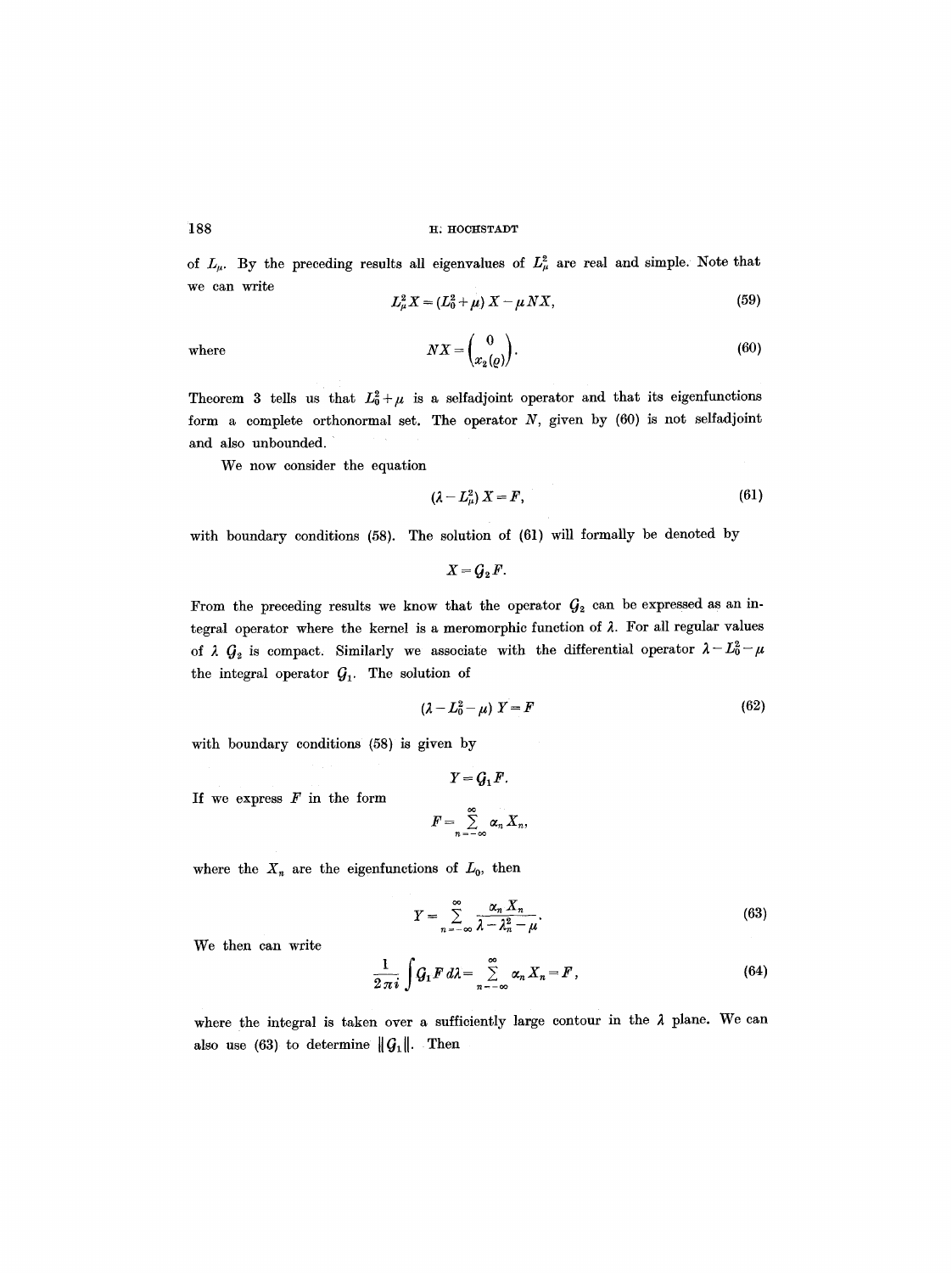and  

$$
\|G_1 F\| = \sqrt{\sum_{-\infty}^{\infty} \frac{|\alpha_n|^2}{|\lambda - \lambda_n^2 - \mu|^2}}
$$

$$
\frac{\|G_1 F\|}{\|F\|} = \sqrt{\sum_{-\infty}^{\infty} \frac{|\alpha_n|^2}{|\lambda - \lambda_n^2 - \mu|^2}}.
$$

From the above we note that

$$
\|G_1\| = \sup_{F+0} \frac{\|G_1 F\|}{\|F\|} = \sup_n \frac{1}{|\lambda - \lambda_n^2 - \mu|},
$$
(65)

(64) is a consequence of the completeness of the eigenfunctions of  $L_0$ . If we succeed in establishing

$$
\frac{1}{2\pi i}\int Q_2 F d\lambda = F \tag{66}
$$

we will have proved that the eigenfunctions of  $L^2_\mu$  and correspondingly those of  $L_\mu$ are complete. Note the residue of  $G_2F$  at  $\lambda = \lambda_n$  represents the projection of F into the  $n'$ th eigenspace. The left side of (66) then yields the expansion of  $F$  in terms of the eigenfunctions of  $L_{\mu}$ .

Using (59) we can rewrite (61) in the form

$$
(\lambda - L_0^2 - \mu) X = F - \mu N X
$$

$$
X = G_1[F - \mu N X]
$$

$$
G_2 F = G_1 F - \mu G_1 N G_2 F. \tag{67}
$$

or equivalently

and, using (62), we obtain

An immediate solution of (67) is given by

$$
G_2 F = G_1 \sum_{s=0}^{\infty} \left[ -\mu N G_1 \right]^s F \tag{68}
$$

assuming that the series in (68) converges. To prove the convergence of (68) we shall estimate  $||N G_1||$ .

By means of (63) we see that

$$
N\mathcal{G}_1 F = \sum_n \frac{\alpha_n}{\lambda - \lambda_n^2 - \mu} \binom{0}{x_2^{(n)}(\varrho)}
$$
  
so that 
$$
||N\mathcal{G}_1 F|| \leqslant \sqrt{\varrho \left| \sum_n \frac{\alpha_n x_2^{(n)}(\varrho)}{\lambda - \lambda_n^2 - \mu} \right|^2} \leqslant \sqrt{\varrho \sum_n [\alpha_n x_2^{(n)}(\varrho)]^2 \sum_n \frac{1}{|\lambda - \lambda_n^2 - \mu|^2}}.
$$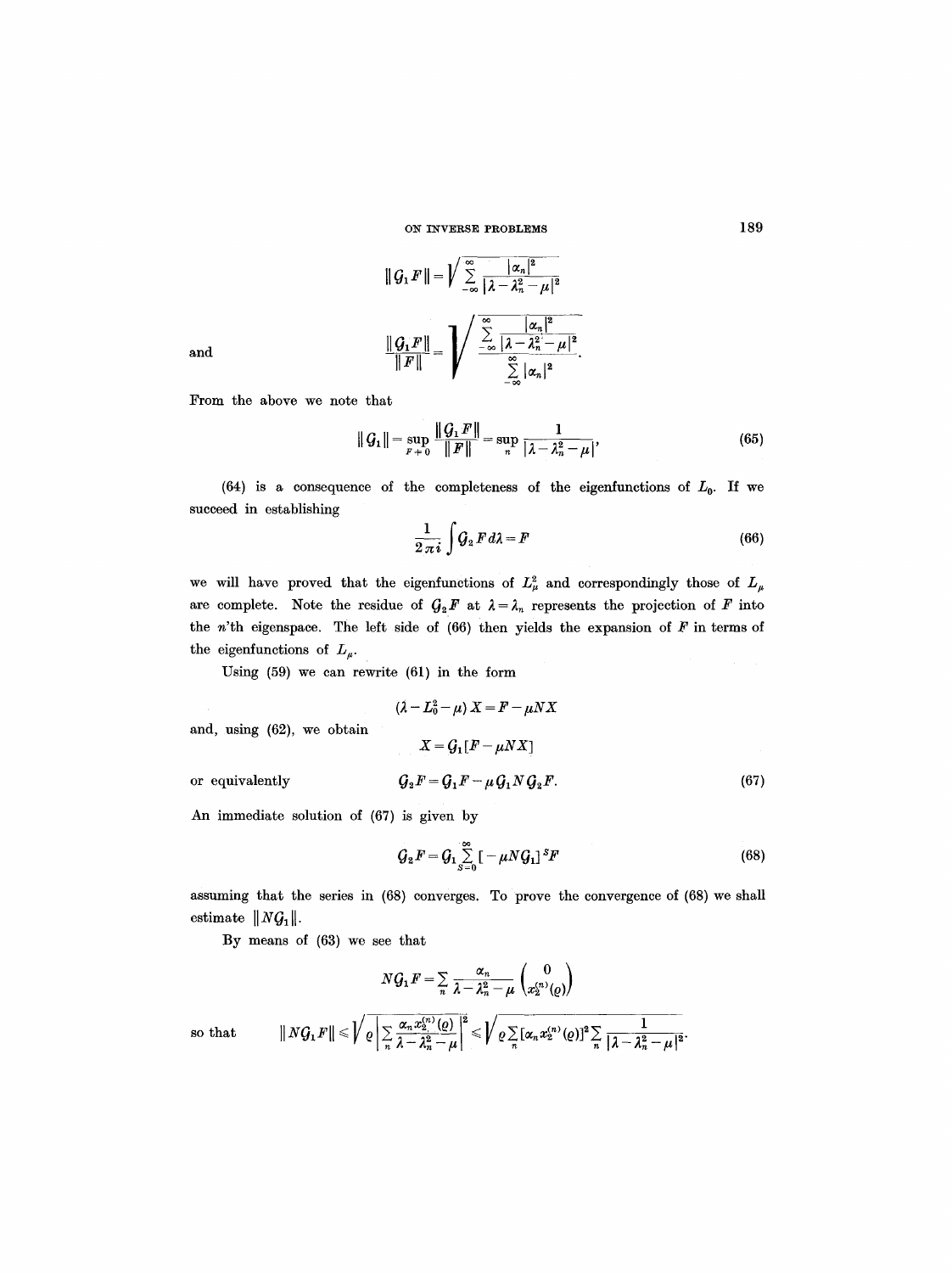Using (13) one can deduce for the orthonormalized eigenfunctions the asymptotic formulas

$$
X_n = \left(\frac{\frac{\sin \lambda_n x(\xi)}{M \sqrt{\pi}}}{-\frac{M \cos \lambda_n x(\xi)}{\sqrt{\pi}}}\right) + O\left(\frac{1}{\lambda_n}\right),
$$
  
where  

$$
\xi = \int_0^{x(\xi)} \frac{dx}{M^2(x)}.
$$

Then

Combining the latter with (12) we find

$$
x_2^{(n)}(Q) = \frac{-\cos \lambda_n \pi}{\sqrt{n}} + O\left(\frac{1}{n}\right) = \frac{(-1)^{n+1}}{\sqrt{\pi(1+a^2)}} + O\left(\frac{1}{n}\right).
$$
  

$$
\|N G_1 F\| \leq K \|F\| \sqrt{\sum_{n} \frac{1}{|\lambda - \lambda_n^2 - \mu|^2}}
$$
  

$$
\leq K \|F\| \|G_1\|^{\frac{1}{2}} \sqrt{\sum_{n} \frac{1}{|\lambda - \lambda_n^2 - \mu|}},
$$

if we use the explicit estimate (65) for  $||G_1||$ . If follows that

$$
||N G_1|| \leq K ||G_1||^{\frac{1}{2}} \sqrt{\sum_{n} \frac{1}{|\lambda - \lambda_n^2 - \mu|}}.
$$
 (69)

We now consider a sequence of squares  $\{R_k\}$  with vertices at

$$
(k^2+\mu+\int_0^{\pi} q dt)(\pm 1\pm i),
$$

and estimate the sum under the radical in (69) for  $\lambda$  on  $R_k$ . From (56) we have

$$
\lambda_n^2 = (n + \lambda_0)^2 + \int_0^\pi q \, dt + o(1). \tag{70}
$$

We decompose the sum into three terms

$$
\sum_{n=0}^{\infty} = \sum_{n=0}^{\left[\frac{1}{2}k\right]} + \sum_{n=\left[\frac{1}{2}k\right]+1}^{\left[\frac{3}{2}k\right]} + \sum_{n=\left[\frac{3}{2}k\right]+1}^{\infty}
$$

$$
\sum_{n=0}^{\left[\frac{1}{2}k\right]} \frac{1}{\left|\lambda - \lambda_n^2 - \mu\right|} = O\left(\frac{1}{k}\right)
$$

so that,

 $\hat{\boldsymbol{\theta}}$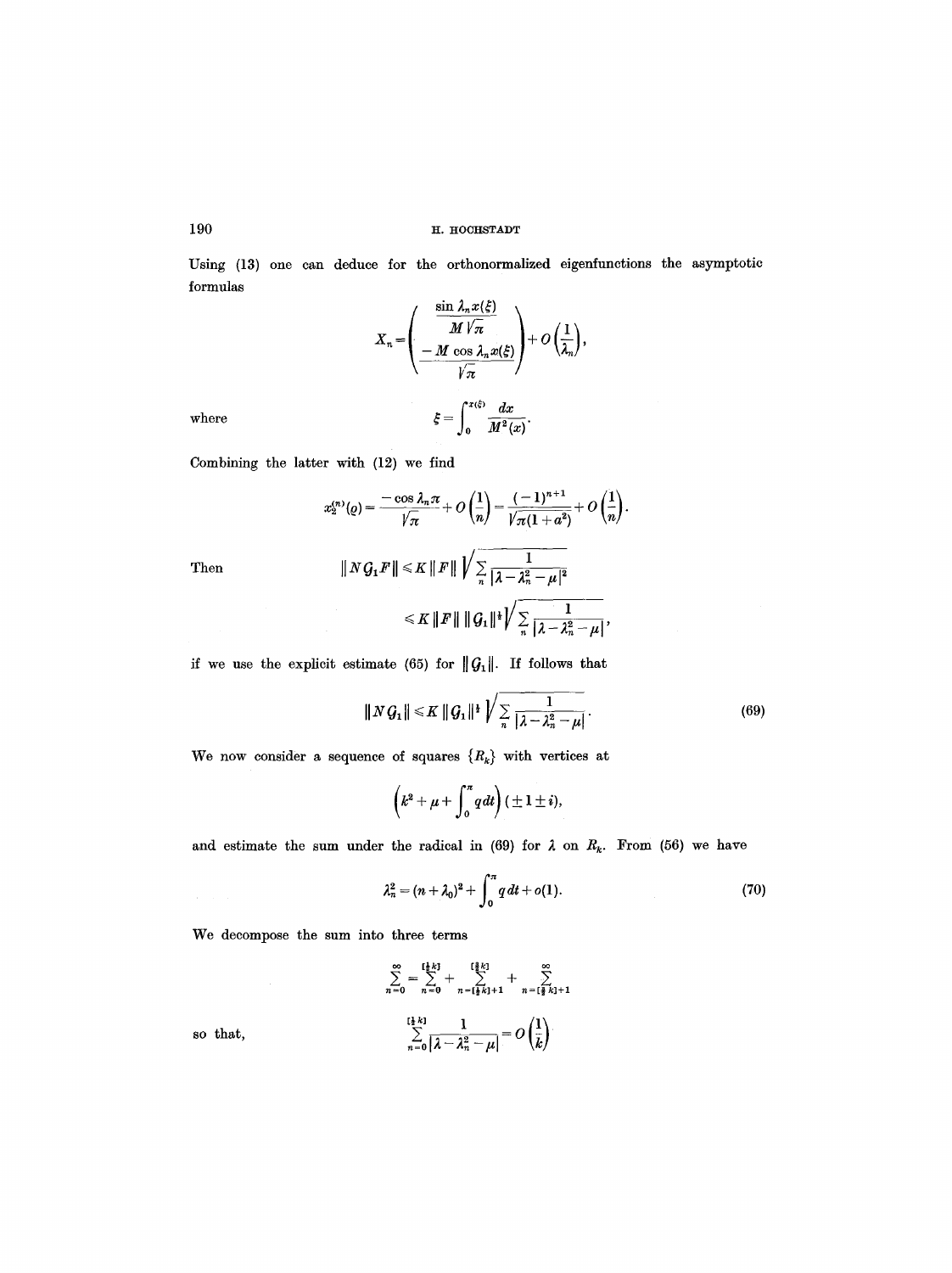$$
\sum_{n=\lfloor\frac{1}{2}k\rfloor+1}^{\lfloor\frac{1}{2}k\rfloor}\frac{1}{\left|\lambda-\lambda_n^2-\mu\right|}\leqslant k\sup_{\lfloor\frac{1}{2}k\rfloor+1\leqslant n\leqslant \lfloor\frac{3}{2}k\rfloor}\frac{1}{\left|\lambda-\lambda_n^2-\mu\right|}=o(1)
$$
  

$$
\sum_{n=\lfloor\frac{3}{2}k\rfloor+1}^{\infty}\frac{1}{\left|\lambda-\lambda_n^2-\mu\right|}\leqslant \sum_{n=\lfloor\frac{3}{2}k\rfloor+1}^{\infty}\frac{1}{\left(n+\lambda_0\right)^2+o(1)}=O\left(\frac{1}{k}\right).
$$

Finally we have for all  $\lambda$  on  $R_k$ , with sufficiently large  $k$ 

$$
||N G_1|| \leq K_1 ||G_1||^{\frac{1}{2}}.
$$
 (71)

A more delicate analysis allows us to show that for the constant  $K_1$  in (71) we actually have

$$
K_1 = O\left(\frac{1}{k} \ln k\right)
$$

but this is not necessary for our subsequent results. Now

$$
||G_1|| = \sup_n \frac{1}{|\lambda - \lambda_n^2 - \mu|} \leq \frac{K}{k}.
$$
 (72)

It follows, therefore, that the series in (68) converges on  $R_k$  for sufficiently large k. Note that this also establishes the existence of  $G_2F$ , knowing only the structure of  $\mathcal{G}_1$  and  $N$ .

Finally we consider the integral

$$
\frac{1}{2\,\pi\,i}\int_{R_k} G_2\,F\,d\lambda.
$$

To estimate the above we consider the general term in (68),

$$
\frac{1}{2\,\pi\,i}\,\int G_1(N\,G_1)^S\,F\,d\lambda.
$$

Using (71) we see that

$$
\|G_1(NG_1)^s\| \leq K_1 \|G_1\|^{\frac{1}{2}S+1} = K_1 \sup_n \frac{1}{|\lambda - \lambda_n^2 - \mu|^{1\leq r+1}},
$$

and at first we restrict our attention to  $\lambda = k^2 + \mu + \int_0^{\pi} q \, dt + iy$ , where  $|y| \leq k^2 + \mu + \int_0^{\pi} q \, dt$ , so that

$$
\sup_{n} \frac{1}{|\lambda - \lambda_n^2 - \mu|} \leq \frac{K}{\sqrt{4 k^2 \lambda_0^2 + y^2}}
$$

for a suitable constant  $K$ . Then

$$
\|G_1 (N \, G_1)^S\| \leqslant \frac{K_2}{[4 \, k^2 \lambda_0^2 + y^2]^{\frac{1}{4}S + \frac{1}{2}}}
$$